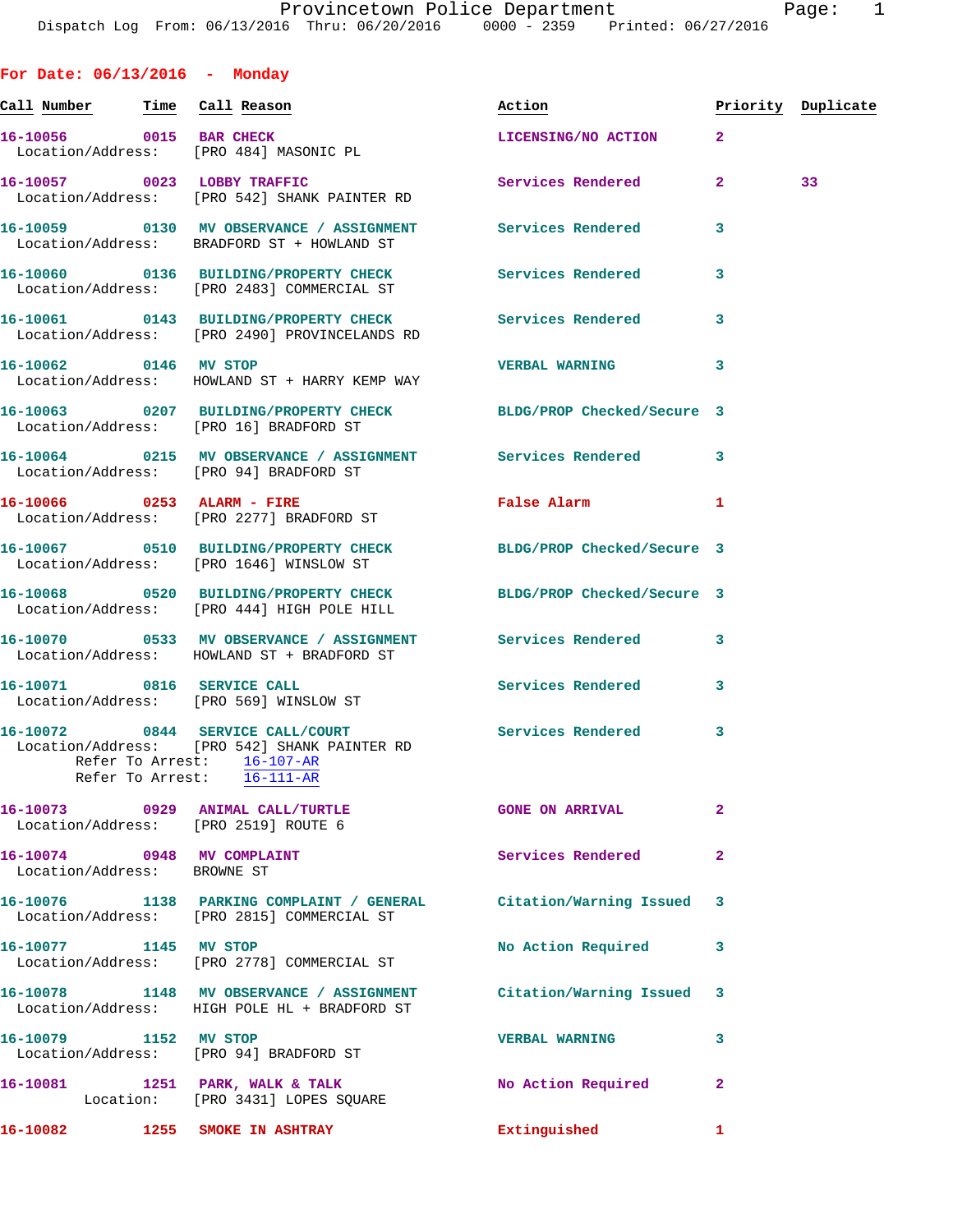|                                                                    | Provincetown Police Department<br>Dispatch Log From: 06/13/2016 Thru: 06/20/2016 0000 - 2359 Printed: 06/27/2016 |                            |              |
|--------------------------------------------------------------------|------------------------------------------------------------------------------------------------------------------|----------------------------|--------------|
|                                                                    | Location/Address: [PRO 259] COMMERCIAL ST                                                                        |                            |              |
|                                                                    | 16-10083 1318 BUILDING/PROPERTY CHECK<br>Location/Address: [PRO 105] COMMERCIAL ST                               | BLDG/PROP Checked/Secure 3 |              |
|                                                                    | 16-10085 1404 BUILDING/PROPERTY CHECK<br>Location/Address: [PRO 447] JEROME SMITH RD                             | BLDG/PROP Checked/Secure 3 |              |
| Location/Address: [PRO 513] PROVINCE RD                            | 16-10086 1459 DISTURBANCE/TRESPASS                                                                               | <b>Services Rendered</b>   | 1            |
| 16-10087 1507 AT SCHOOL                                            | Location/Address: [PRO 569] WINSLOW ST                                                                           | Services Rendered          | 3            |
| 16-10088 1508 LOST WALLET                                          | Location/Address: [PRO 542] SHANK PAINTER RD                                                                     | Services Rendered          | 3            |
| 16-10089 1514 MV HIT & RUN                                         | Location/Address: [PRO 2562] COMMERCIAL ST                                                                       | Services Rendered          | $\mathbf{2}$ |
|                                                                    | 16-10090 1527 LOST WALKIE-TALKIE<br>Location/Address: [PRO 542] SHANK PAINTER RD                                 | <b>Services Rendered</b>   | 3            |
| 16-10091 1536 WELL-BEING CHECK                                     | Location/Address: [PRO 1740] BRADFORD ST EXT                                                                     | <b>Services Rendered</b>   | 3            |
|                                                                    | 16-10092 1543 ARM LACERATION/TRANSPORT<br>Location/Address: [PRO 483] MACMILLAN WHARF                            | Transported to Hospital    | 1            |
| 16-10093 1616 FOUND FITBIT                                         | Location: [PRO 3431] LOPES SQUARE                                                                                | <b>Services Rendered</b>   | 3            |
| 16-10094 1621 ALARM - FIRE                                         | Location/Address: [PRO 1454] BRADFORD ST                                                                         | Services Rendered          | 1            |
| Location/Address: [PRO 2754] ROUTE 6                               | 16-10095 1636 MV ERRATIC OPERATION                                                                               | Taken/Referred to Other    | $\mathbf{2}$ |
|                                                                    | 16-10096 1639 MISSING MOTORCYCLE PART<br>Location/Address: [PRO 542] SHANK PAINTER RD                            | <b>Services Rendered</b>   | 3            |
| 16-10097 1708 HAZARD/TREE LIMB                                     | Location/Address: [PRO 2500] COMMERCIAL ST                                                                       | Taken/Referred to Other    | $\mathbf{2}$ |
|                                                                    | 16-10098 1754 BUILDING/PROPERTY CHECK<br>Location/Address: [PRO 2540] RACE POINT RD                              | <b>Services Rendered</b>   | 3            |
|                                                                    | 16-10099 1757 BUILDING/PROPERTY CHECK<br>Location/Address: [PRO 2483] COMMERCIAL ST                              | Services Rendered          | 3            |
|                                                                    | 16-10100 1911 BUILDING/PROPERTY CHECK<br>Location/Address: [PRO 99] COMMERCIAL ST                                | BLDG/PROP Checked/Secure 3 |              |
|                                                                    | 16-10101 1917 BUILDING/PROPERTY CHECK Services Rendered<br>Location/Address: [PRO 2490] PROVINCELANDS RD         |                            | 3            |
|                                                                    | 16-10104 2026 BUILDING/PROPERTY CHECK Services Rendered<br>Location/Address: [PRO 2499] RACE POINT RD            |                            | 3            |
| 16-10103 2027 NOSE BLEED                                           | Location/Address: [PRO 1996] BAYBERRY AVE                                                                        | Services Rendered          | 1            |
| Location/Address: ROUTE 6 + SNAIL RD                               | 16-10107 2146 MV OBSERVANCE / ASSIGNMENT Services Rendered                                                       |                            | 3            |
| 16-10106 2149 LIFT ASSIST<br>Location/Address: [PRO 3222] ALDEN ST |                                                                                                                  | Services Rendered          | 1            |
|                                                                    | 16-10108 2206 BUILDING/PROPERTY CHECK<br>Location/Address: [PRO 182] COMMERCIAL ST                               | BLDG/PROP Checked/Secure 3 |              |

Page: 2<br>016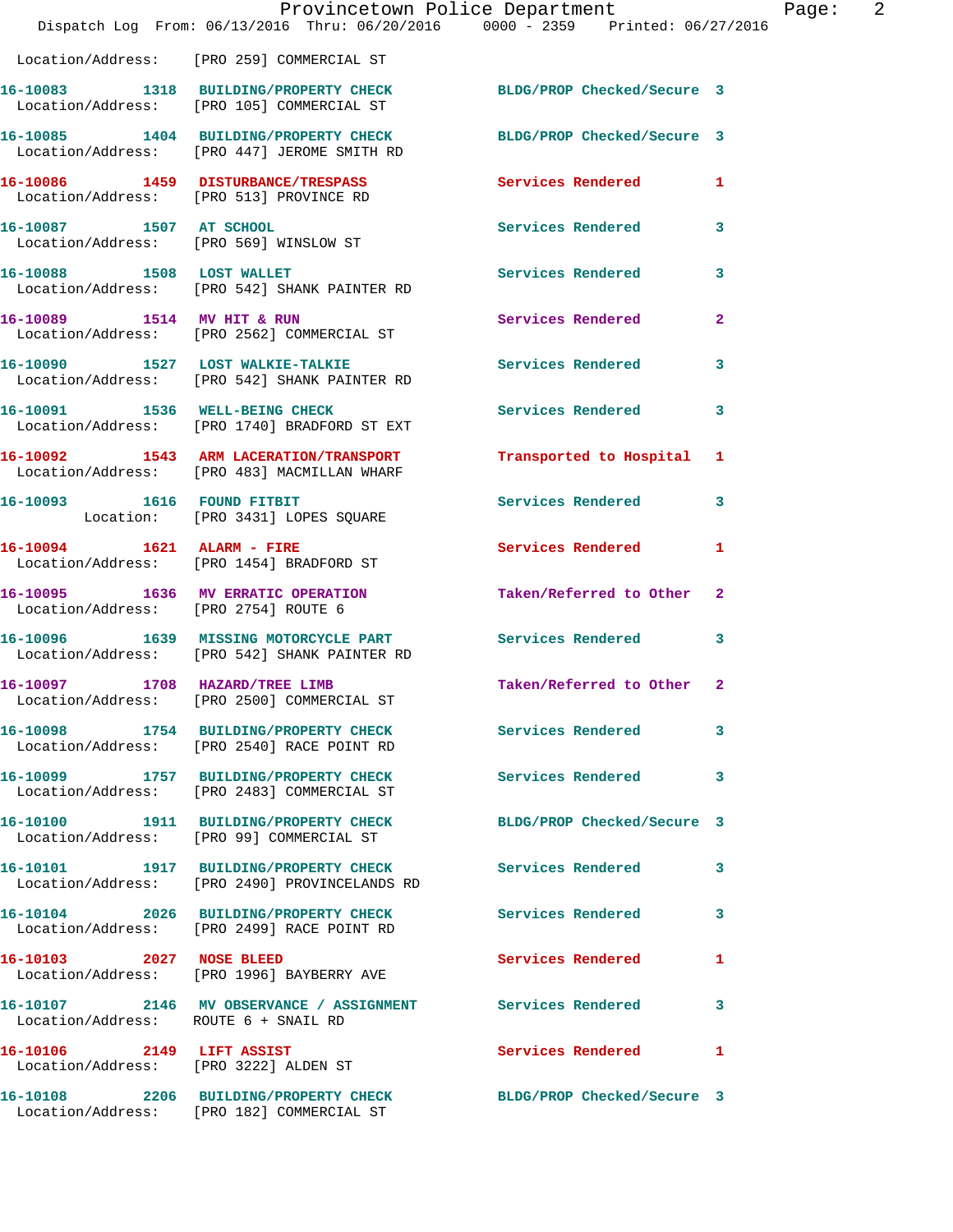|                                        | Dispatch Log From: 06/13/2016 Thru: 06/20/2016 0000 - 2359 Printed: 06/27/2016                                   | Provincetown Police Department |              | Page: 3 |  |
|----------------------------------------|------------------------------------------------------------------------------------------------------------------|--------------------------------|--------------|---------|--|
|                                        | 16-10109 2210 EVALUATION/TRANSPORT Transported to Hospital 1 Location/Address: [PRO 4003] COMMERCIAL ST          |                                |              |         |  |
|                                        | 16-10110 2310 WELL-BEING CHECK<br>Location/Address: [PRO 547] COMMERCIAL ST                                      | Services Rendered 3            |              |         |  |
|                                        | 16-10112 2332 BUILDING/PROPERTY CHECK BLDG/PROP Checked/Secure 3<br>Location/Address: [PRO 182] COMMERCIAL ST    |                                |              |         |  |
|                                        | 16-10113 2355 BUILDING/PROPERTY CHECK BLDG/PROP Checked/Secure 3<br>Location/Address: [PRO 1638] COMMERCIAL ST   |                                |              |         |  |
| For Date: $06/14/2016$ - Tuesday       |                                                                                                                  |                                |              |         |  |
|                                        | 16-10114 0000 LOBBY TRAFFIC<br>Location/Address: [PRO 542] SHANK PAINTER RD                                      | Services Rendered 2            |              | 30      |  |
|                                        | 16-10115 0014 BUILDING/PROPERTY CHECK Services Rendered 3<br>Location/Address: [PRO 3259] MACMILLAN WHARF        |                                |              |         |  |
|                                        | 16-10116 0020 CITATION FAILED INSPECTION Citation/Warning Issued 3<br>Location/Address: [PRO 2251] COMMERCIAL ST |                                |              |         |  |
|                                        | 16-10117 0031 BUILDING/PROPERTY CHECK<br>Location/Address: [PRO 105] COMMERCIAL ST                               | BLDG/PROP Checked/Secure 3     |              |         |  |
|                                        | 16-10118 0051 BUILDING/PROPERTY CHECK Services Rendered 3<br>Location/Address: [PRO 2540] RACE POINT RD          |                                |              |         |  |
|                                        | 16-10119 0056 BUILDING/PROPERTY CHECK<br>Location/Address: [PRO 516] RACE POINT RD                               | BLDG/PROP Checked/Secure 3     |              |         |  |
| Location/Address: [PRO 94] BRADFORD ST | 16-10120 0129 MV OBSERVANCE / ASSIGNMENT Services Rendered 3                                                     |                                |              |         |  |
|                                        | 16-10121 0220 BUILDING/PROPERTY CHECK Services Rendered 3<br>Location/Address: [PRO 564] BAYBERRY AVE            |                                |              |         |  |
|                                        | 16-10122 0513 BUILDING/PROPERTY CHECK BLDG/PROP Checked/Secure 3<br>Location/Address: [PRO 1646] WINSLOW ST      |                                |              |         |  |
|                                        | 16-10123 0530 PARK, WALK & TALK<br>Location/Address: [PRO 516] RACE POINT RD                                     | Services Rendered              | $\mathbf{2}$ |         |  |
| 16-10124 0657 LOOSE DOG                | Location/Address: HARRY KEMP WAY + HOWLAND ST                                                                    | Could Not Locate               | $\mathbf{2}$ |         |  |
|                                        | 16-10125 0739 BIKE ABANDONED<br>Location/Address: [PRO 1113] STANDISH ST                                         | Services Rendered              | $\mathbf{2}$ |         |  |
| 16-10126 0752 COURT RUN                | Location: [ORL] ORLEANS DISTRICT COURT                                                                           | Services Rendered 3            |              |         |  |
|                                        | 16-10127 0753 COMMERCIAL BURGLAR<br>Location/Address: [PRO 3165] RACE POINT RD                                   | No Action Required             | $\mathbf{1}$ |         |  |
|                                        | 16-10128 0805 PARK, WALK & TALK<br>Location/Address: [PRO 569] WINSLOW ST                                        | Services Rendered 2            |              |         |  |
|                                        | 16-10129 0922 HAZARDS<br>Location/Address: DYER ST + COMMERCIAL ST                                               | Taken/Referred to Other 2      |              |         |  |
|                                        | 16-10130 1017 BUILDING/PROPERTY CHECK BLDG/PROP Checked/Secure 3<br>Location/Address: [PRO 3259] MACMILLAN WHARF |                                |              |         |  |
|                                        | 16-10131 1021 MEDICAL/TRANSPORT<br>Location/Address: [PRO 442] HARRY KEMP WAY                                    | Transported to Hospital 1      |              |         |  |
| Location/Address: BRADFORD ST          | 16-10132 1022 PARKING COMPLAINT / GENERAL Services Rendered 3                                                    |                                |              |         |  |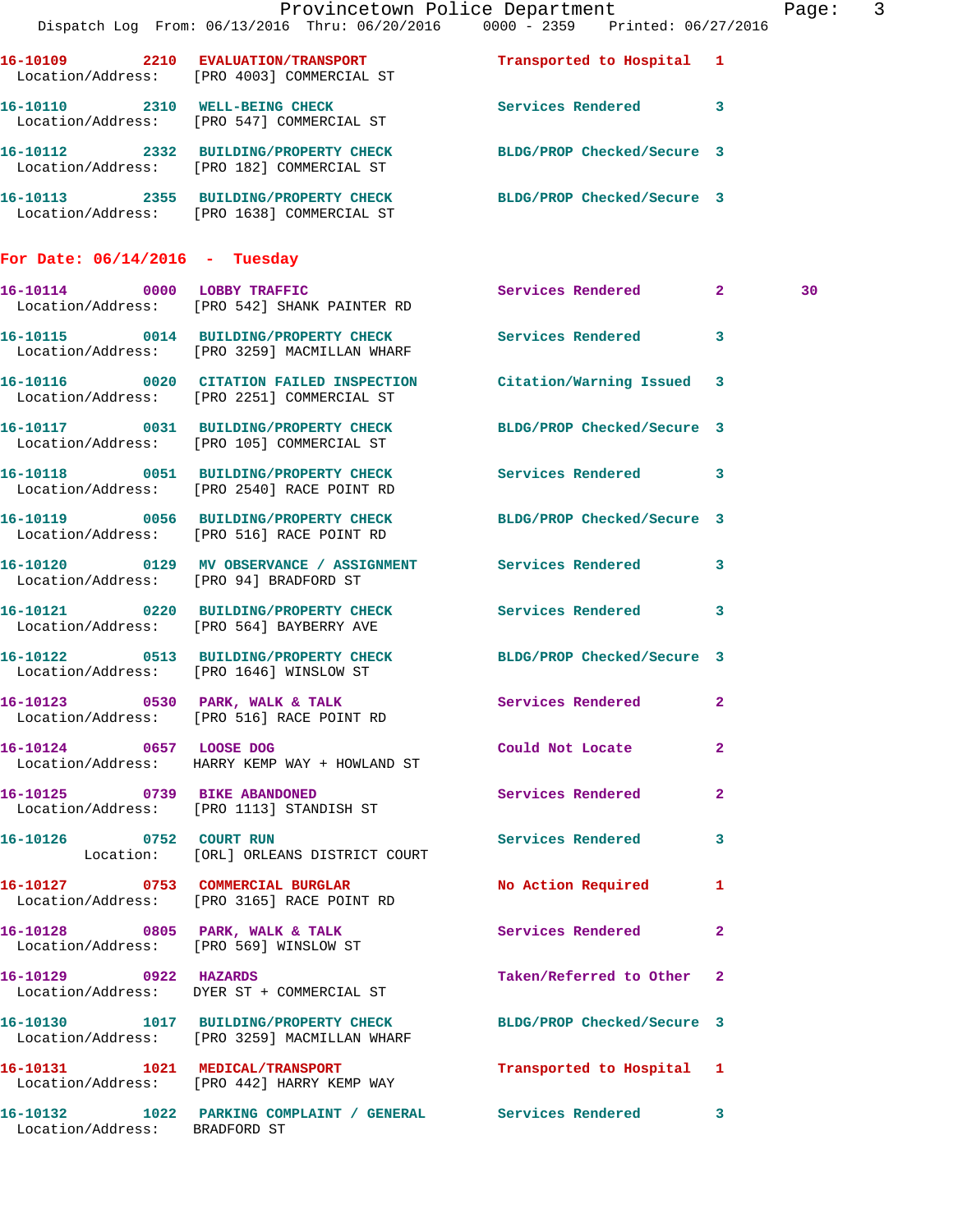|                                    | 16-10133 1042 FIRE HORN TESTING<br>Location/Address: [PRO 542] SHANK PAINTER RD                                | <b>Services Rendered</b>   | $\mathbf{1}$   |
|------------------------------------|----------------------------------------------------------------------------------------------------------------|----------------------------|----------------|
| 16-10135 1059 MV STOP              | Location: [PRO 3431] LOPES SQUARE                                                                              | <b>VERBAL WARNING</b>      | 3              |
| 16-10136 1205 DOG BITE             | Location/Address: [PRO 1112] STANDISH AVE                                                                      | Services Rendered 2        |                |
|                                    | 16-10137 1217 BUILDING/PROPERTY CHECK<br>Location/Address: [PRO 105] COMMERCIAL ST                             | BLDG/PROP Checked/Secure 3 |                |
| 16-10138 1228 IRS SCAM             | Location/Address: [PRO 1480] MASONIC PL                                                                        | Services Rendered          | $\mathbf{2}$   |
|                                    | 16-10139 1312 ROAMING CAT<br>Location/Address: [PRO 2198] FRANKLIN ST                                          | Services Rendered          | $\mathbf{2}$   |
|                                    | 16-10140 1342 PARKING COMPLAINT/KIOSK<br>Location/Address: [PRO 3456] RYDER ST EXT                             | SPOKEN TO                  | 3              |
|                                    | 16-10142 1448 PARK, WALK & TALK<br>Location/Address: [PRO 569] WINSLOW ST                                      | Services Rendered          | $\overline{2}$ |
| 16-10143 1535 LOST POCKETBOOK      | Location/Address: [PRO 542] SHANK PAINTER RD                                                                   | <b>Services Rendered</b>   | 3              |
| 16-10144 1544 SQUATTERS            | Location/Address: [PRO 3737] BRADFORD ST                                                                       | BY LAW VIOLATION           | $\mathbf{2}$   |
| 16-10147 1735 PARKED MVA           | Location/Address: [PRO 2563] BRADFORD ST                                                                       | Services Rendered          | 1              |
|                                    | 16-10148 1758 BUILDING/PROPERTY CHECK Services Rendered 3<br>Location/Address: [PRO 2898] JEROME SMITH RD      |                            |                |
|                                    | 16-10149 1800 BUILDING/PROPERTY CHECK<br>Location/Address: [PRO 447] JEROME SMITH RD                           | BLDG/PROP Checked/Secure 3 |                |
| 16-10150 1800 MV ASSIST            | Location/Address: [PRO 144] COMMERCIAL ST                                                                      | Services Rendered 2        |                |
|                                    | 16-10151 1929 VERBAL 1-WAY<br>Location/Address: CENTER ST + COMMERCIAL ST                                      | <b>VERBAL WARNING</b>      | 3              |
|                                    | 16-10152 1937 BUILDING/PROPERTY CHECK<br>Location/Address: [PRO 3259] MACMILLAN WHARF                          | Services Rendered          | 3              |
|                                    | 16-10153 1950 LOST CAR KEY/RECOVERED<br>Location/Address: [PRO 526] RYDER ST EXT                               | <b>Services Rendered</b>   | $\mathbf{3}$   |
|                                    | 16-10155 2052 MV OBSERVANCE / ASSIGNMENT Services Rendered<br>Location/Address: [PRO 1566] CONWELL ST          |                            | 3              |
|                                    | 16-10156 2103 VERBAL FAIL TO ILLUMINATE<br>Location/Address: CONWELL ST + HARRY KEMP WAY                       | <b>VERBAL WARNING</b>      | 3              |
|                                    | 16-10157 2119 HARASSMENT COMPLAINT<br>Location/Address: [PRO 3670] SHANK PAINTER RD                            | SPOKEN TO                  | $\mathbf{2}$   |
|                                    | 16-10163 2326 BUILDING/PROPERTY CHECK<br>Location/Address: [PRO 175] COMMERCIAL ST                             | BLDG/PROP Checked/Secure 3 |                |
|                                    | 16-10164 2344 BUILDING/PROPERTY CHECK BLDG/PROP Checked/Secure 3<br>Location/Address: [PRO 444] HIGH POLE HILL |                            |                |
| For Date: $06/15/2016$ - Wednesday |                                                                                                                |                            |                |
|                                    |                                                                                                                |                            |                |

**16-10166 0007 BUILDING/PROPERTY CHECK BLDG/PROP Checked/Secure 3**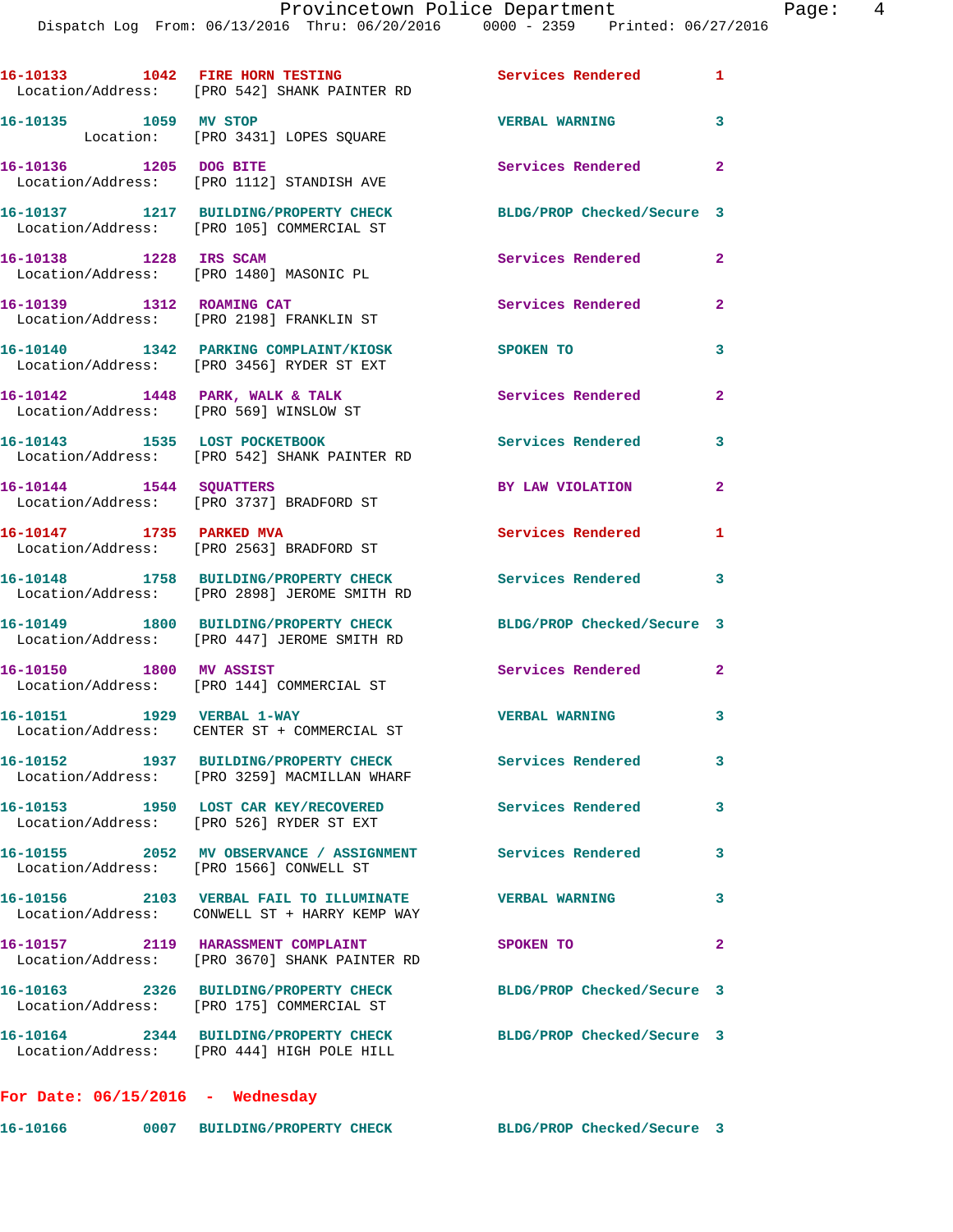|                                                                      | Dispatch Log From: 06/13/2016 Thru: 06/20/2016 0000 - 2359 Printed: 06/27/2016                                  | Provincetown Police Department |              | Page: 5 |  |
|----------------------------------------------------------------------|-----------------------------------------------------------------------------------------------------------------|--------------------------------|--------------|---------|--|
|                                                                      | Location/Address: [PRO 1952] COMMERCIAL ST                                                                      |                                |              |         |  |
|                                                                      | 16-10167 0017 BUILDING/PROPERTY CHECK Services Rendered 3<br>Location/Address: [PRO 3430] COMMERCIAL ST         |                                |              |         |  |
| Location/Address: [PRO 2513] ROUTE 6                                 | 16-10168 0057 MV DISABLED                                                                                       | Services Rendered              | $\mathbf{2}$ |         |  |
|                                                                      | 16-10169 0107 MV OBSERVANCE / ASSIGNMENT Services Rendered 3<br>Location/Address: HOWLAND ST + BRADFORD ST      |                                |              |         |  |
|                                                                      | 16-10170 0118 MV STOP<br>Location/Address: [PRO 3430] COMMERCIAL ST                                             | <b>VERBAL WARNING</b>          | 3            |         |  |
| Location/Address: ROUTE 6 + SNAIL RD                                 | 16-10171 0151 MV OBSERVANCE / ASSIGNMENT Services Rendered 3                                                    |                                |              |         |  |
|                                                                      | 16-10173 0259 BUILDING/PROPERTY CHECK BLDG/PROP Checked/Secure 3<br>Location/Address: [PRO 447] JEROME SMITH RD |                                |              |         |  |
|                                                                      | 16-10174 0541 FLIGHT COVERAGE<br>Location/Address: [PRO 516] RACE POINT RD                                      | Services Rendered              | $\mathbf{2}$ |         |  |
|                                                                      | 16-10175 0545 MV OBSERVANCE / ASSIGNMENT Services Rendered 3<br>Location/Address: COMMERCIAL ST + BRADFORD ST   |                                |              |         |  |
| Refer To Arrest: 16-115-AR                                           | 16-10176 0728 SERVE WARRANT<br>Location/Address: [PRO 105] COMMERCIAL ST                                        | Arrest(s) Made                 | 3            |         |  |
| 16-10177 0748 PET BIN                                                | Location/Address: [PRO 3296] SHANK PAINTER RD                                                                   | Services Rendered 2            |              |         |  |
| Location/Address: [ORL] ROCK HARBOR RD<br>Refer To Arrest: 16-115-AR | 16-10178 0807 COURT TRANSPORT                                                                                   | <b>Services Rendered</b>       | 3            |         |  |
| 16-10179 0811 SCHOOL                                                 | Location/Address: [PRO 569] WINSLOW ST                                                                          | Services Rendered              | 3            |         |  |
| 16-10180 0818 GAS SMELL<br>Location/Address: BRADFORD ST             |                                                                                                                 | Services Rendered              | $\mathbf{2}$ |         |  |
| 16-10181 0841 SERVE WARRANT<br>Location/Address: COMMERCIAL ST       | Refer To Arrest: 16-116-AR                                                                                      | Arrest(s) Made 3               |              |         |  |
|                                                                      | 16-10182 0854 LOST WALLET<br>Location/Address: [PRO 542] SHANK PAINTER RD                                       | Services Rendered              | 3            |         |  |
| 16-10183 0914 FOUND IPHONE                                           | Location/Address: COURT ST + BRADFORD ST                                                                        | Services Rendered              | 3            |         |  |
|                                                                      | 16-10184 0925 MEDICAL/DOT<br>Location/Address: [PRO 440] HARRY KEMP WAY                                         | Transported to Hospital 1      |              |         |  |
| 16-10185 1037 FINGERPRINTS                                           | Location/Address: [PRO 542] SHANK PAINTER RD                                                                    | Services Rendered 3            |              |         |  |
| Location/Address: COMMERCIAL ST                                      | 16-10186 1040 PARKING COMPLAINT / GENERAL No Action Required 3                                                  |                                |              |         |  |
|                                                                      | 16-10187 1045 ALARM - FIRE<br>Location/Address: [PRO 356] COMMERCIAL ST                                         | False Alarm                    | 1            |         |  |
| Location/Address: [PRO 571] ALDEN ST                                 | 16-10188 1057 BUILDING/PROPERTY CHECK BLDG/PROP Checked/Secure 3                                                |                                |              |         |  |
| 16-10189 1123 GENERATOR                                              | Location/Address: [PRO 542] SHANK PAINTER RD                                                                    | Services Rendered 3            |              |         |  |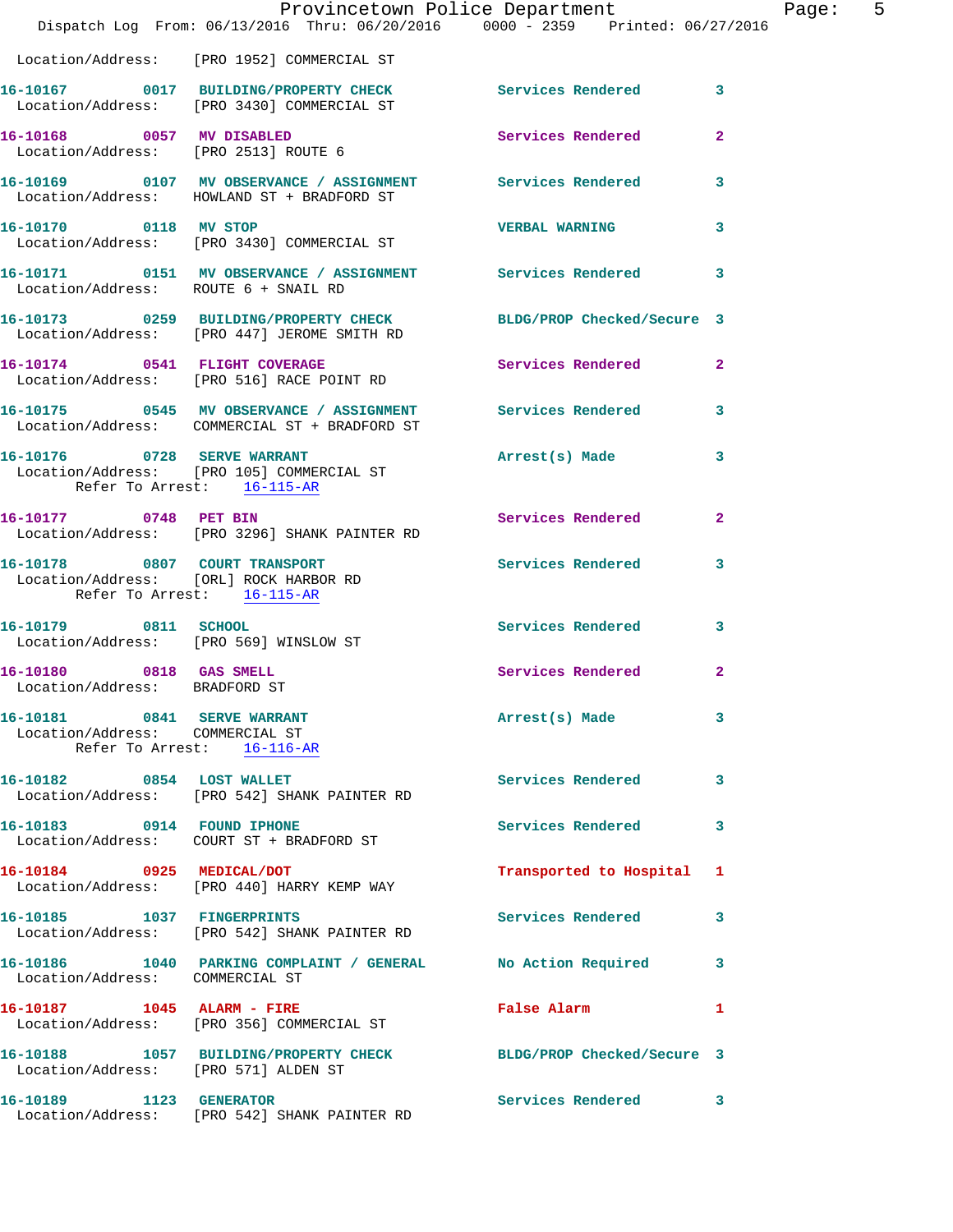|                                                                 | Dispatch Log From: 06/13/2016 Thru: 06/20/2016 0000 - 2359 Printed: 06/27/2016                                    | Provincetown Police Department    | Page: 6        |
|-----------------------------------------------------------------|-------------------------------------------------------------------------------------------------------------------|-----------------------------------|----------------|
|                                                                 | 16-10190 1124 FOLLOW UP/DOG BITE Services Rendered<br>Location/Address: [PRO 2645] SHANK PAINTER RD               |                                   | $\overline{2}$ |
| 16-10191 1202 ASSIST CITIZEN                                    | Location/Address: [PRO 542] SHANK PAINTER RD                                                                      | SPOKEN TO                         | 3              |
|                                                                 | 16-10193 1300 ASSIST CITIZEN<br>Location/Address: [PRO 444] HIGH POLE HILL                                        | Services Rendered                 | 3              |
|                                                                 | 16-10195 1311 LOBBY TRAFFIC<br>Location/Address: [PRO 542] SHANK PAINTER RD                                       | Services Rendered 3               | 31             |
|                                                                 | 16-10196 1320 MEDICAL EMERGENCY<br>Location/Address: [PRO 3293] COMMERCIAL ST                                     | <b>PATIENT REFUSAL</b>            | $\mathbf{1}$   |
|                                                                 | 16-10198 1332 ANIMAL CALL<br>Location/Address: [PRO 3296] SHANK PAINTER RD                                        | Services Rendered                 | $\overline{2}$ |
| Refer To Arrest: 16-116-AR                                      | 16-10199 1339 COURT TRANSPORT<br>Location/Address: [ORL] ROCK HARBOR RD                                           | Taken/Referred to Other 3         |                |
|                                                                 | 16-10200 1345 DOT<br>Location/Address: [PRO 440] HARRY KEMP WAY                                                   | Transported to Hospital 1         |                |
|                                                                 | 16-10201 1357 ASSIST CITIZEN<br>Location/Address: [PRO 542] SHANK PAINTER RD                                      | SPOKEN TO AND TO A REAL PROPERTY. | 3              |
| Location/Address: NELSON AVE                                    | 16-10202 1414 BUILDING/PROPERTY CHECK Services Rendered                                                           |                                   | 3              |
| 16-10203 1418 MV DISABLED<br>Location/Address: SEASHORE PARK DR |                                                                                                                   | Services Rendered                 | $\mathbf{2}$   |
|                                                                 | 16-10204 1434 BUILDING/PROPERTY CHECK BLDG/PROP Checked/Secure 3<br>Location/Address: [PRO 3430] COMMERCIAL ST    |                                   |                |
| 16-10205 1459 AT SCHOOL                                         | Location/Address: [PRO 569] WINSLOW ST                                                                            | Services Rendered                 | 3              |
|                                                                 | 16-10206 1510 HEAD LACERATION/TRANSPORT<br>Location/Address: [PRO 602] STANDISH ST                                | Transported to Hospital 1         |                |
| 16-10207 1514 TRESPASS                                          | Location/Address: [PRO 2561] CENTER ST                                                                            | Services Rendered                 | $\mathbf{2}$   |
|                                                                 | 16-10208 1522 BUILDING/PROPERTY CHECK BLDG/PROP Checked/Secure 3<br>Location/Address: [PRO 1778] SHANK PAINTER RD |                                   |                |
|                                                                 | 16-10210 1701 ABDOMINAL PAINS<br>Location/Address: [PRO 2831] SHANK PAINTER RD                                    | Transported to Hospital 1         |                |
|                                                                 | 16-10212 1708 ASSIST CITIZEN<br>Location/Address: [PRO 542] SHANK PAINTER RD                                      | <b>Services Rendered</b>          | 3              |
|                                                                 | 16-10213 1718 BUILDING/PROPERTY CHECK BLDG/PROP Checked/Secure 3<br>Location/Address: [PRO 440] HARRY KEMP WAY    |                                   |                |
|                                                                 | 16-10214 1727 PARK, WALK & TALK<br>Location/Address: [PRO 105] COMMERCIAL ST                                      | Services Rendered                 | $\mathbf{2}$   |
|                                                                 | 16-10215 1809 BUILDING/PROPERTY CHECK BLDG/PROP Checked/Secure 3<br>Location/Address: [PRO 2977] COMMERCIAL ST    |                                   |                |
| Location/Address: [PRO 3440] ROUTE 6                            | 16-10216 1815 MV OBSERVANCE / ASSIGNMENT Services Rendered 3                                                      |                                   |                |
| 16-10217 1824 HARASSMENT                                        | Location/Address: [PRO 3670] SHANK PAINTER RD                                                                     | Services Rendered                 | $\mathbf{2}$   |
|                                                                 | 16-10219 1909 BUILDING/PROPERTY CHECK                                                                             | BLDG/PROP Checked/Secure 3        |                |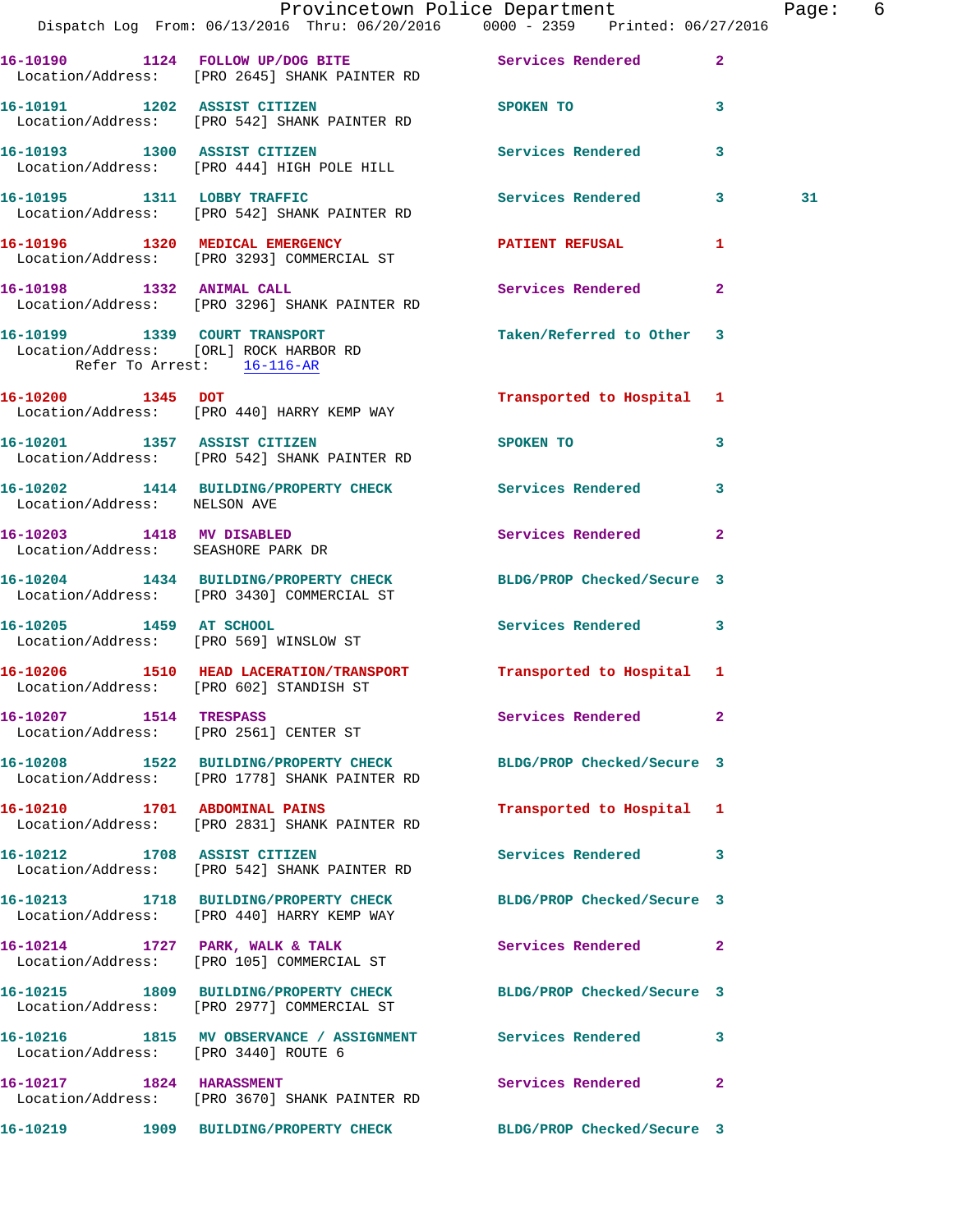|                                                                      | Provincetown Police Department Fage: 7<br>Dispatch Log From: 06/13/2016 Thru: 06/20/2016 0000 - 2359 Printed: 06/27/2016 |                            |              |    |  |
|----------------------------------------------------------------------|--------------------------------------------------------------------------------------------------------------------------|----------------------------|--------------|----|--|
|                                                                      | Location/Address: [PRO 433] RYDER ST EXT                                                                                 |                            |              |    |  |
|                                                                      | 16-10220 1932 BUILDING/PROPERTY CHECK BLDG/PROP Checked/Secure 3<br>Location/Address: [PRO 16] BRADFORD ST               |                            |              |    |  |
|                                                                      | 16-10222 1943 OPEN CALL<br>Location/Address: [PRO 3259] MACMILLAN WHARF                                                  | Could Not Locate 3         |              |    |  |
|                                                                      | 16-10224 2008 BUILDING/PROPERTY CHECK BLDG/PROP Checked/Secure 3<br>Location/Address: [PRO 3430] COMMERCIAL ST           |                            |              |    |  |
| Location/Address: [PRO 1084] POINT ST<br>Refer To Accident: 16-26-AC | 16-10225 2015 PROPERTY DAMAGE/WALL Services Rendered 3                                                                   |                            |              |    |  |
|                                                                      | 16-10226 2050 AIRPORT GATE CODE Taken/Referred to Other 2<br>Location/Address: [PRO 516] RACE POINT RD                   |                            |              |    |  |
|                                                                      | 16-10227 2114 BUILDING/PROPERTY CHECK BLDG/PROP Checked/Secure 3<br>Location/Address: [PRO 554] TREMONT ST               |                            |              |    |  |
|                                                                      | 16-10228 2122 BIKE ACCIDENT<br>Location: [PRO 3431] LOPES SQUARE                                                         | <b>PATIENT REFUSAL 2</b>   |              |    |  |
|                                                                      | 16-10229 2127 DISTURBANCE<br>Location/Address: [PRO 3331] COMMERCIAL ST                                                  | Services Rendered 1        |              |    |  |
|                                                                      | 16-10230 2236 ALARM - GENERAL<br>Location/Address: [PRO 198] COMMERCIAL ST                                               | BLDG/PROP Checked/Secure 1 |              |    |  |
|                                                                      | 16-10231 2339 MV OBSERVANCE / ASSIGNMENT Services Rendered 3<br>Location/Address: ROUTE 6 + SNAIL RD                     |                            |              |    |  |
|                                                                      | 16-10232 2347 BUILDING/PROPERTY CHECK BLDG/PROP Checked/Secure 3<br>Location/Address: [PRO 3256] COMMERCIAL ST           |                            |              |    |  |
| For Date: $06/16/2016$ - Thursday                                    |                                                                                                                          |                            |              |    |  |
|                                                                      | 16-10233 0000 LOBBY TRAFFIC<br>Location/Address: [PRO 542] SHANK PAINTER RD                                              | Services Rendered 2        |              | 30 |  |
|                                                                      | 16-10234 0020 BUILDING/PROPERTY CHECK<br>Location/Address: [PRO 1638] COMMERCIAL ST                                      | BLDG/PROP Checked/Secure 3 |              |    |  |
|                                                                      | 16-10235 0025 BUILDING/PROPERTY CHECK BLDG/PROP Checked/Secure 3<br>Location/Address: [PRO 447] JEROME SMITH RD          |                            |              |    |  |
|                                                                      | 16-10236 0041 MEDICAL EMERGENCY<br>Location/Address: BRADFORD ST + CARVER ST                                             | Transported to Hospital 1  |              |    |  |
|                                                                      | 16-10238 0352 NOISE COMPLAINT-BARKING DOG SPOKEN TO<br>Location/Address: [PRO 1015] NELSON AVE                           |                            | 3            |    |  |
| Location/Address: ROUTE 6 + HOWLAND ST                               | 16-10239 0530 MV OBSERVANCE / ASSIGNMENT No Action Required                                                              |                            | 3            |    |  |
|                                                                      | 16-10240 0541 PARK, WALK & TALK<br>Location/Address: [PRO 516] RACE POINT RD                                             | No Action Required         | 2            |    |  |
| 16-10242 0617 COMPLAINT                                              | Location/Address: [PRO 3296] SHANK PAINTER RD                                                                            | Services Rendered          | 3            |    |  |
|                                                                      | 16-10243 0630 RESTRAINING ORDER VIOL<br>Location/Address: [PRO 105] COMMERCIAL ST                                        | Investigated               | $\mathbf{2}$ |    |  |
|                                                                      | 16-10244 0703 AIRCRAFT/FLIGHT COV<br>Location/Address: [PRO 516] RACE POINT RD                                           | <b>Services Rendered</b>   | 2            |    |  |
| 16-10245 0719 SERVICE CALL                                           | Location/Address: [PRO 542] SHANK PAINTER RD                                                                             | <b>SPOKEN TO</b>           | 3            |    |  |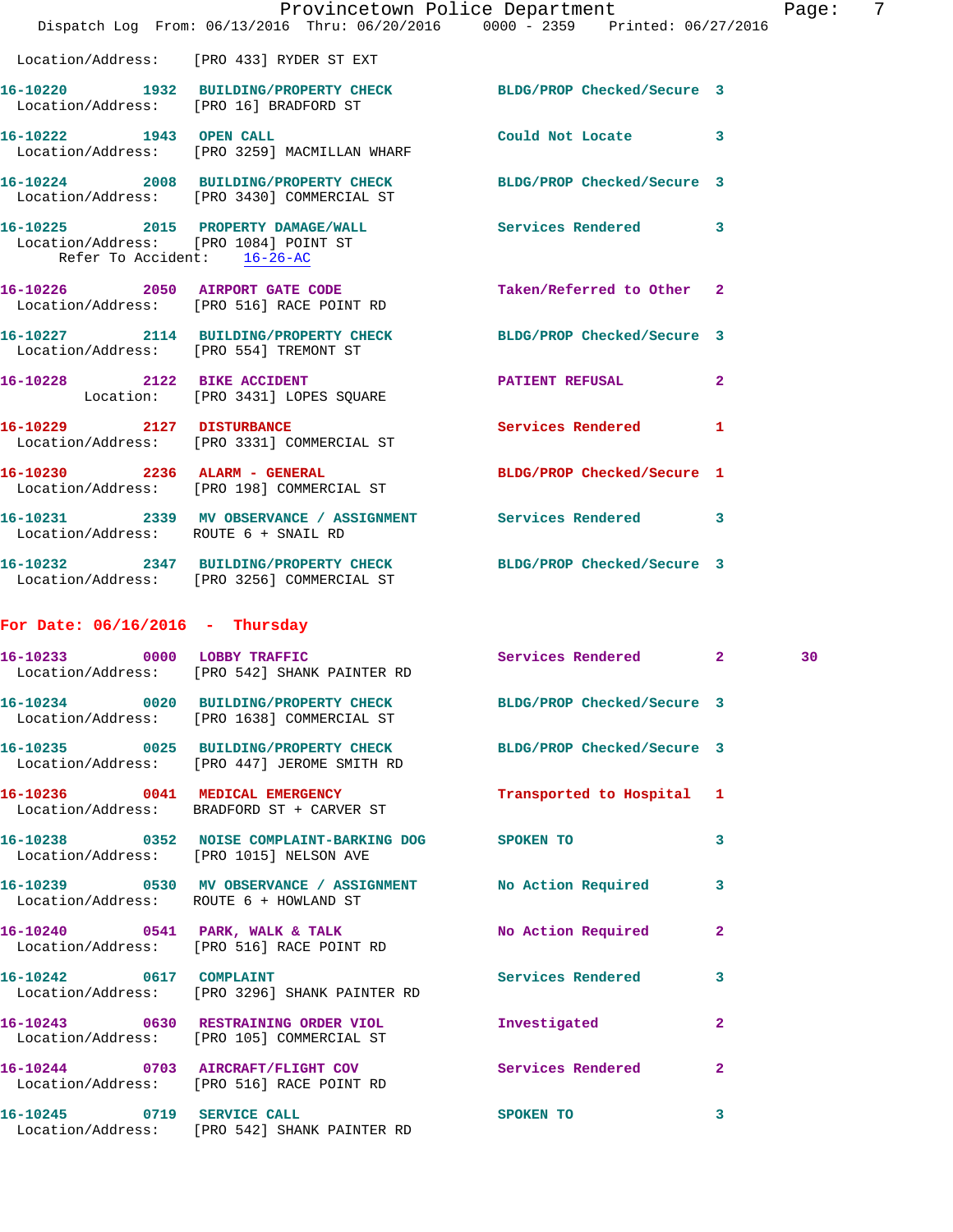| Location/Address: [PRO 569] WINSLOW ST                            | 16-10246 0814 SERVICE CALL/SCHOOL                                                                             | Services Rendered 3                  |                         |
|-------------------------------------------------------------------|---------------------------------------------------------------------------------------------------------------|--------------------------------------|-------------------------|
| 16-10271 0830 ANIMAL BITE<br>Location/Address: SHANK PAINTER RD   |                                                                                                               | Services Rendered 3                  |                         |
| Location/Address: [PRO 3287] ROUTE 6                              | 16-10247 0838 BUILDING/PROPERTY CHECK                                                                         | BLDG/PROP Checked/Secure 3           |                         |
|                                                                   | 16-10248 0845 PARK, WALK & TALK<br>Location: [PRO 3431] LOPES SQUARE                                          | <b>Services Rendered</b>             | $\overline{2}$          |
|                                                                   | 16-10249 0912 PARKING COMPLAINT / GENERAL Services Rendered<br>Location/Address: HOWLAND ST + BRADFORD ST     |                                      | $\overline{\mathbf{3}}$ |
| 16-10250 0919 MV DISABLED<br>Location/Address: [PRO 2521] ROUTE 6 |                                                                                                               | Services Rendered                    | $\overline{\mathbf{2}}$ |
| 16-10251 0926 FOLLOW UP                                           | Location/Address: [PRO 2647] SHANK PAINTER RD                                                                 | Services Rendered 2                  |                         |
|                                                                   | 16-10252 0928 ANIMAL CALL<br>Location/Address: [PRO 1684] BRADFORD ST                                         | Taken/Referred to Other 2            |                         |
|                                                                   | 16-10253 1009 ANIMAL CALL/PROBLEM<br>Location/Address: [PRO 175] COMMERCIAL ST                                | SPOKEN TO                            | $\overline{2}$          |
| Location/Address: [PRO 87] CENTER ST                              | 16-10254 1016 SERVICE CALL/QUESTIONS                                                                          | SPOKEN TO                            | 3                       |
|                                                                   | 16-10255 1029 LOST DEBIT CARD<br>Location/Address: [PRO 3193] COMMERCIAL ST                                   | Services Rendered                    | 3                       |
| Location/Address: WEST VINE ST                                    | 16-10256 1054 PARKING COMPLAINT / GENERAL SPOKEN TO                                                           |                                      | 3                       |
|                                                                   | $16 - 10257$ 1109 PARK, WALK & TALK<br>Location/Address: [PRO 300] COMMERCIAL ST                              | Services Rendered                    | $\overline{2}$          |
|                                                                   | 16-10258 1139 MV COMPLAINT<br>Location/Address: [PRO 3420] JOHNSON ST                                         | <b>Services Rendered</b>             | $\overline{a}$          |
| 16-10259 1152 LOST WALLET                                         | Location/Address: [PRO 542] SHANK PAINTER RD                                                                  | Services Rendered 3                  |                         |
|                                                                   | 16-10260 1207 R/O VIOLATION/ARREST<br>Location/Address: [PRO 175] COMMERCIAL ST<br>Refer To Arrest: 16-119-AR | Arrest(s) Made                       | $\overline{\mathbf{3}}$ |
|                                                                   | 16-10261 1211 MEDICAL EMERGENCY/EVAL<br>Location/Address: [PRO 542] SHANK PAINTER RD                          | Services Rendered 1                  |                         |
|                                                                   | 16-10262 1307 LARCENY /FORGERY/ FRAUD<br>Location/Address: [PRO 2496] BAYBERRY AVE                            | SPOKEN TO                            | $\overline{a}$          |
|                                                                   | 16-10263 1333 BUILDING/PROPERTY CHECK<br>Location/Address: [PRO 3317] CEMETERY RD                             | BLDG/PROP Checked/Secure 3           |                         |
|                                                                   | 16-10264 1333 BUILDING/PROPERTY CHECK<br>Location/Address: [PRO 3318] CEMETERY RD                             | BLDG/PROP Checked/Secure 3           |                         |
| 16-10265 1400 PARKING COMPLAINT                                   | Location/Address: [PRO 2577] BRADFORD ST                                                                      | <b>Services Rendered</b>             | 3                       |
| 16-10267 1515 FOLLOW UP<br>Location/Address: [PRO 1084] POINT ST  | Refer To Accident: 16-26-AC                                                                                   | Services Rendered                    | $\mathbf{2}$            |
|                                                                   | 16-10268 1528 PARK, WALK & TALK<br>Location/Address: [PRO 105] COMMERCIAL ST                                  | <b>Services Rendered</b><br>$\sim$ 2 |                         |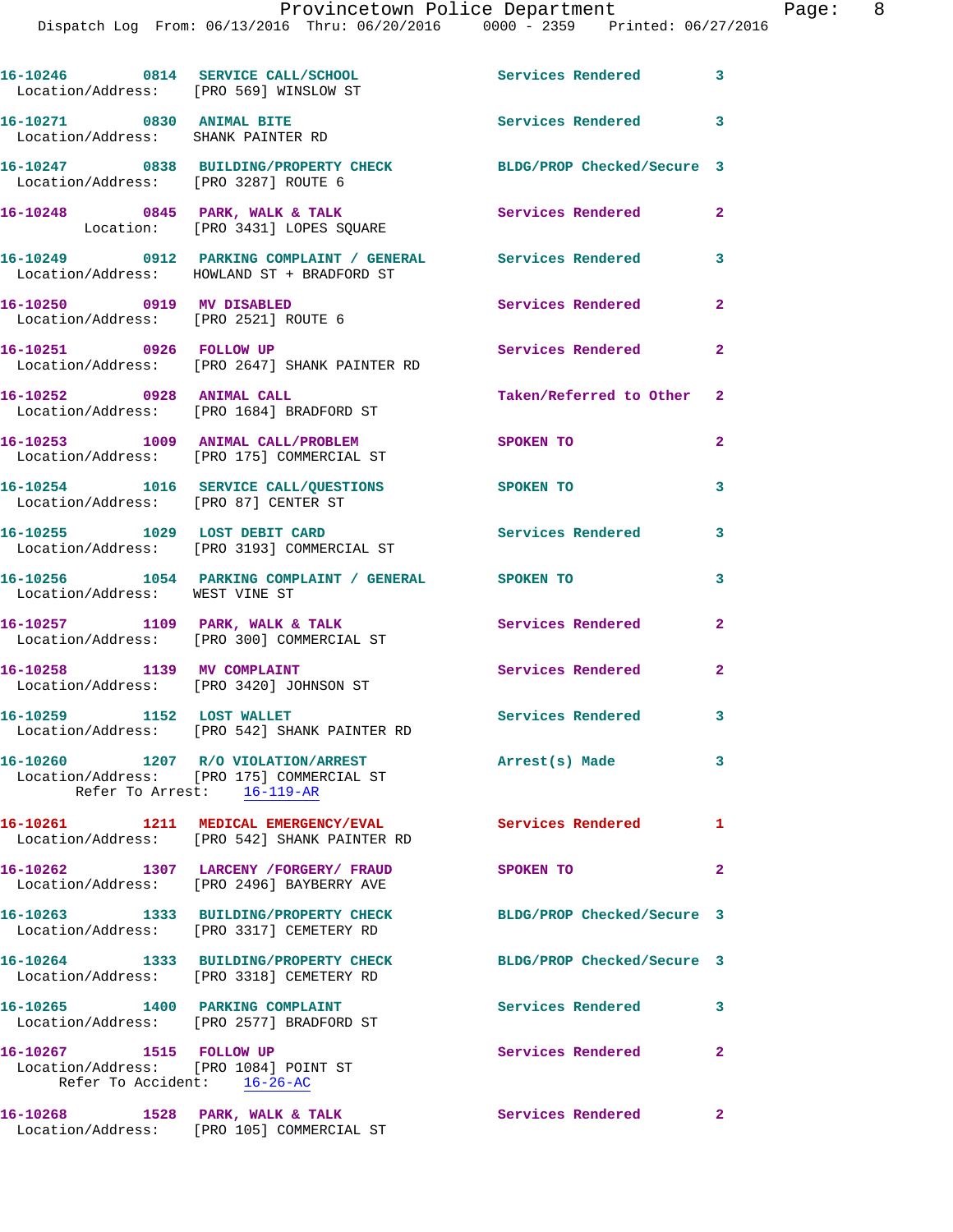|                                        | 16-10269 1537 PARKING COMPLAINT / GENERAL Services Rendered<br>Location/Address: COTTAGE ST + BRADFORD ST      |                            | $\mathbf{3}$   |    |
|----------------------------------------|----------------------------------------------------------------------------------------------------------------|----------------------------|----------------|----|
|                                        | 16-10270 1609 PARKING COMPLAINT / GENERAL Services Rendered<br>Location/Address: [PRO 1558] CONANT ST          |                            | 3              |    |
|                                        | 16-10272 1643 MV COMPLAINT<br>Location/Address: [PRO 526] RYDER ST EXT                                         | Services Rendered          | $\overline{a}$ |    |
|                                        | 16-10273 1715 BUILDING/PROPERTY CHECK BLDG/PROP Checked/Secure 3<br>Location/Address: [PRO 2483] COMMERCIAL ST |                            |                |    |
|                                        | 16-10274 1732 MV OBSERVANCE / ASSIGNMENT Services Rendered<br>Location/Address: [PRO 518] RACE POINT RD        |                            | 3              |    |
|                                        | 16-10275 1748 LOST I.D.<br>Location/Address: [PRO 542] SHANK PAINTER RD                                        | Services Rendered          | 3              |    |
| 16-10276 1754 MV STOP                  | Location/Address: [PRO 2540] RACE POINT RD                                                                     | <b>VERBAL WARNING</b>      | 3              |    |
|                                        | 16-10277 1806 BY-LAW VIOLATION<br>Location/Address: [PRO 2577] BRADFORD ST                                     | <b>SPOKEN TO</b>           | $\overline{a}$ |    |
|                                        | 16-10278 1832 ESCORT/TRANSPORT<br>Location/Address: [PRO 542] SHANK PAINTER RD                                 | Services Rendered          | 3              |    |
|                                        | 16-10279 1909 PARK, WALK & TALK<br>Location/Address: [PRO 3259] MACMILLAN WHARF                                | Services Rendered          | $\overline{a}$ |    |
| Location/Address: [PRO 2] ALDEN ST     | 16-10280 1921 SMOKE DETECTOR                                                                                   | Services Rendered          | 1              |    |
|                                        | 16-10281 1924 MEDICAL EMERGENCY Services Rendered<br>Location/Address: [PRO 1823] BAYBERRY AVE                 |                            | 1              |    |
|                                        | 16-10283 1957 MV STOP<br>Location/Address: [PRO 106] COMMERCIAL ST                                             | <b>VERBAL WARNING</b>      | 3              |    |
| 16-10284 1958 BAR CHECK                | Location/Address: [PRO 2605] COMMERCIAL ST                                                                     | Services Rendered          | $\mathbf{2}$   |    |
| Location/Address: WEBSTER PL           | 16-10285 2028 PARKING COMPLAINT SPOKEN TO                                                                      |                            | 3              |    |
| Location/Address: [PRO 569] WINSLOW ST | 16-10286 2055 BUILDING/PROPERTY CHECK BLDG/PROP Checked/Secure 3                                               |                            |                |    |
| Location/Address: ROUTE 6 + SNAIL RD   | 16-10287 2120 MV OBSERVANCE / ASSIGNMENT Services Rendered                                                     |                            | 3              |    |
|                                        | 16-10288 2152 BUILDING/PROPERTY CHECK<br>Location/Address: [PRO 433] RYDER ST EXT                              | BLDG/PROP Checked/Secure 3 |                |    |
| 16-10289 2155 LOST KEYS                | Location/Address: [PRO 542] SHANK PAINTER RD                                                                   | <b>Services Rendered</b>   | 3              |    |
| 16-10290 2234 NOISE COMPLAINT          | Location/Address: [PRO 2144] CONWELL ST                                                                        | SPOKEN TO                  | 3              |    |
|                                        | 16-10291 2331 ASSIST AGENCY / TRURO PD Services Rendered<br>Location: [PRO 3672] TOWN LINE                     |                            | 3              |    |
| For Date: $06/17/2016$ - Friday        |                                                                                                                |                            |                |    |
|                                        | 16-10293 0028 LOBBY TRAFFIC<br>Location/Address: [PRO 542] SHANK PAINTER RD                                    | Services Rendered          | $\mathbf{2}$   | 36 |

16-10294 0047 FOLLOW UP No Action Required 2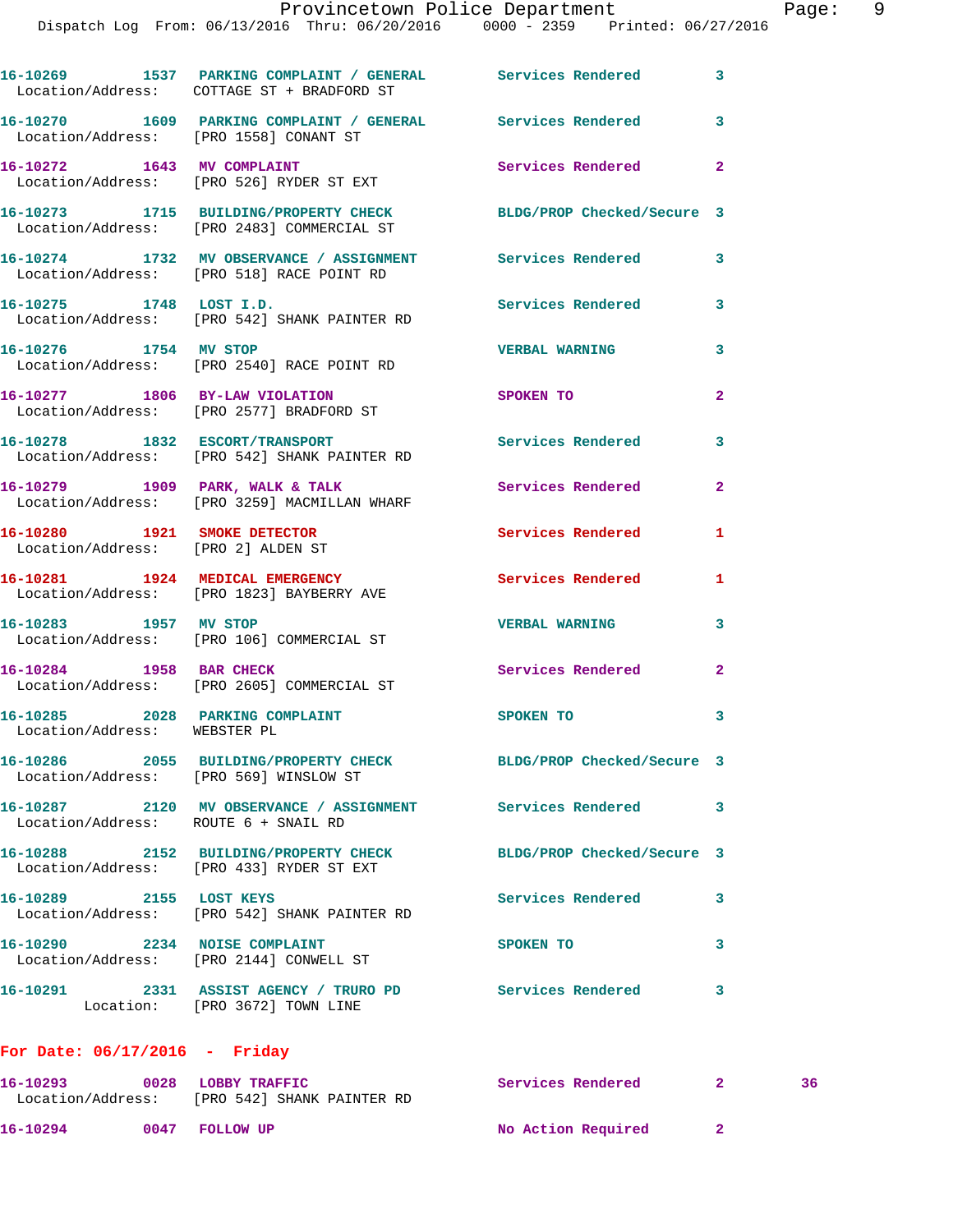|                                                             | Provincetown Police Department<br>Dispatch Log From: 06/13/2016 Thru: 06/20/2016 0000 - 2359 Printed: 06/27/2016 |                            |              |
|-------------------------------------------------------------|------------------------------------------------------------------------------------------------------------------|----------------------------|--------------|
|                                                             | Location/Address: [PRO 106] COMMERCIAL ST                                                                        |                            |              |
|                                                             | 16-10295 0106 BUILDING/PROPERTY CHECK<br>Location/Address: [PRO 306] COMMERCIAL ST                               | BLDG/PROP Checked/Secure 3 |              |
|                                                             | 16-10296 0121 BUILDING/PROPERTY CHECK<br>Location/Address: [PRO 182] COMMERCIAL ST                               | BLDG/PROP Checked/Secure 3 |              |
|                                                             | 16-10297 0122 MV OBSERVANCE / ASSIGNMENT<br>Location/Address: [PRO 2577] BRADFORD ST                             | No Action Required         | 3            |
|                                                             | 16-10298 0124 BUILDING/PROPERTY CHECK<br>Location/Address: [PRO 106] COMMERCIAL ST                               | BLDG/PROP Checked/Secure 3 |              |
|                                                             | 16-10299 0132 MV OBSERVANCE / ASSIGNMENT<br>Location/Address: BRADFORD ST + HOWLAND ST                           | No Action Required         | 3            |
| 16-10300 0147 MV STOP                                       | Location/Address: BRADFORD ST + KENDALL LN                                                                       | <b>VERBAL WARNING</b>      | 3            |
|                                                             | 16-10301 0212 BUILDING/PROPERTY CHECK<br>Location/Address: [PRO 2483] COMMERCIAL ST                              | BLDG/PROP Checked/Secure 3 |              |
|                                                             | 16-10302 0218 BUILDING/PROPERTY CHECK<br>Location/Address: [PRO 106] COMMERCIAL ST                               | BLDG/PROP Checked/Secure 3 |              |
|                                                             | 16-10303 0221 BUILDING/PROPERTY CHECK<br>Location/Address: [PRO 444] HIGH POLE HILL                              | BLDG/PROP Checked/Secure 3 |              |
|                                                             | 16-10304 0408 PARK, WALK & TALK<br>Location/Address: [PRO 539] SHANK PAINTER RD                                  | Services Rendered          | 2            |
|                                                             | 16-10305 0409 BUILDING/PROPERTY CHECK<br>Location/Address: [PRO 106] COMMERCIAL ST                               | Services Rendered          | 3            |
|                                                             | 16-10306 0412 COMPLAINT<br>Location/Address: [PRO 2227] BRADFORD ST                                              | <b>Services Rendered</b>   | 3            |
| Location/Address: [PRO 16] BRADFORD ST                      | 16-10307 0552 BUILDING/PROPERTY CHECK                                                                            | BLDG/PROP Checked/Secure 3 |              |
|                                                             | 16-10308 0555 BUILDING/PROPERTY CHECK<br>Location/Address: [PRO 1646] WINSLOW ST                                 | BLDG/PROP Checked/Secure 3 |              |
|                                                             | 16-10309 0619 BUILDING/PROPERTY CHECK<br>Location/Address: [PRO 106] COMMERCIAL ST                               | Services Rendered          | 3            |
| Location/Address: [PRO 3287] ROUTE 6                        | 16-10311 0757 BUILDING/PROPERTY CHECK                                                                            | BLDG/PROP Checked/Secure 3 |              |
|                                                             | 16-10313 0845 SERVICE CALL/COURT<br>Location/Address: [PRO 542] SHANK PAINTER RD                                 | <b>Services Rendered</b>   | 3            |
|                                                             | 16-10312 0855 PARADE/TOWN HALL<br>Location/Address: [PRO 105] COMMERCIAL ST                                      | Services Rendered          | $\mathbf{2}$ |
| 16-10315 0950 WIRES DOWN<br>Location/Address: RACE POINT RD |                                                                                                                  | Taken/Referred to Other    | 2            |
| 16-10316 1030 FOLLOW UP                                     | Location/Address: [PRO 106] COMMERCIAL ST                                                                        | FOLLOW UP                  | 2            |
|                                                             | 16-10317 1031 TRUCK STUCK IN HEDGES<br>Location/Address: [PRO 396] COMMERCIAL ST                                 | Services Rendered          | $\mathbf{2}$ |
|                                                             | 16-10318 1043 ANIMAL CALL/MISSING CAT<br>Location/Address: [PRO 1809] COMMERCIAL ST                              | Services Rendered          | 2            |
|                                                             | 16-10319 1118 PARKING COMPLAINT / GENERAL GONE ON ARRIVAL<br>Location/Address: [PRO 667] COMMERCIAL ST           |                            | 3            |

Page: 10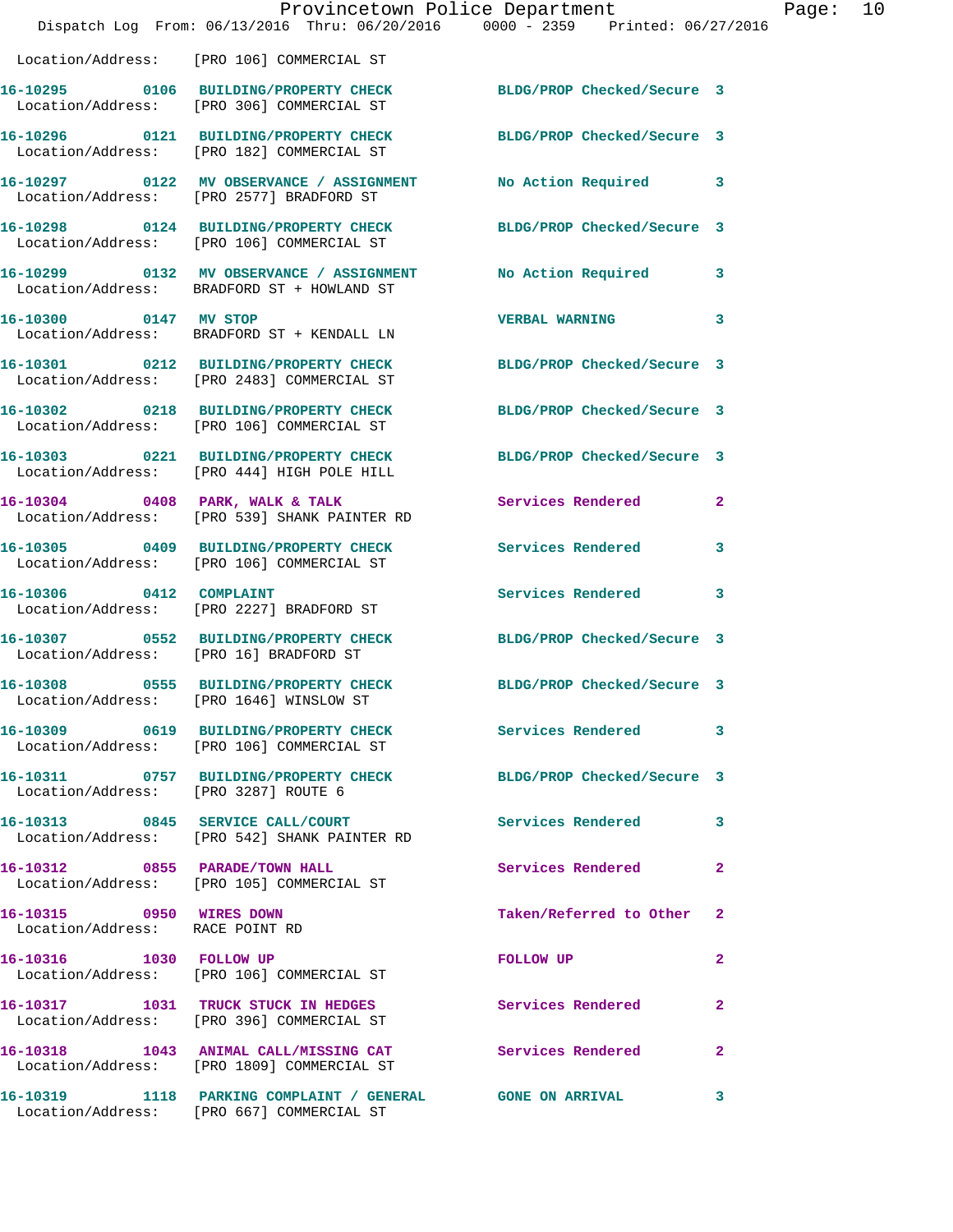|                                        | Dispatch Log From: 06/13/2016 Thru: 06/20/2016 0000 - 2359 Printed: 06/27/2016                                | Provincetown Police Department |                         | Page: 11 |  |
|----------------------------------------|---------------------------------------------------------------------------------------------------------------|--------------------------------|-------------------------|----------|--|
| Location/Address: [PRO 3440] ROUTE 6   | 16-10320 1127 MV OBSERVANCE / ASSIGNMENT No Action Required 3                                                 |                                |                         |          |  |
|                                        | 16-10321 1127 ANIMAL CALL/DOG BITE SPOKEN TO<br>Location/Address: [PRO 3966] SHANK PAINTER RD                 |                                | $\overline{2}$          |          |  |
|                                        | 16-10404 1127 ANIMAL CALL/DOG BITE Services Rendered 2<br>Location/Address: [PRO 3966] SHANK PAINTER RD       |                                |                         |          |  |
|                                        | 16-10322 1151 DOGS IN M/V<br>Location/Address: MONTELLO ST + COMMERCIAL ST                                    | Citation/Warning Issued 2      |                         |          |  |
|                                        | 16-10323 1208 MV OBSERVANCE / ASSIGNMENT Services Rendered 3<br>Location/Address: [PRO 3296] SHANK PAINTER RD |                                |                         |          |  |
|                                        | 16-10324 1214 MV STOP<br>Location/Address: [PRO 539] SHANK PAINTER RD                                         | Citation/Warning Issued 3      |                         |          |  |
| 16-10325 1220 FOLLOW UP                | Location/Address: [PRO 30] BRADFORD ST                                                                        | SPOKEN TO                      | $\mathbf{2}$            |          |  |
|                                        | 16-10326 1232 LOST WALLET<br>Location/Address: [PRO 1502] BRADFORD ST                                         | Services Rendered              | $\overline{\mathbf{3}}$ |          |  |
|                                        | 16-10327 1259 SUSPICIOUS ACTIVITY/VEHICLE Vehicle Towed<br>Location/Address: BRADFORD ST + CARVER ST          |                                | $\overline{2}$          |          |  |
|                                        | 16-10328 1304 MEDICAL EMERGENCY<br>Location/Address: [PRO 2832] COMMERCIAL ST                                 | <b>Services Rendered</b>       | $\mathbf{1}$            |          |  |
|                                        | 16-10329 1322 MEDICAL EMERGENCY<br>Location/Address: [PRO 105] COMMERCIAL ST                                  | Transported to Hospital 1      |                         |          |  |
|                                        | 16-10330 1354 AIRCRAFT<br>Location/Address: [PRO 516] RACE POINT RD                                           | Services Rendered 2            |                         |          |  |
|                                        | 16-10332 1444 MEDICAL EMERGENCY<br>Location/Address: [PRO 440] HARRY KEMP WAY                                 | Transported to Hospital 1      |                         |          |  |
| Location/Address: MACMILLAN WHARF      | 16-10333 1453 GAS LEAK                                                                                        | Services Rendered 3            |                         |          |  |
| Location/Address: [PRO 569] WINSLOW ST | 16-10335 1455 PARK, WALK & TALK                                                                               | Services Rendered 2            |                         |          |  |
|                                        | 16-10334 1503 ALARM - FIRE<br>Location/Address: [PRO 3392] COMMERCIAL ST                                      | <b>False Alarm</b>             | $\mathbf{1}$            |          |  |
| Location/Address: RACE POINT RD        | 16-10336 1535 TURTLE IN ROADWAY                                                                               | Services Rendered 3            |                         |          |  |
|                                        | 16-10337 1601 BUILDING/PROPERTY CHECK<br>Location/Address: [PRO 1778] SHANK PAINTER RD                        | BLDG/PROP Checked/Secure 3     |                         |          |  |
|                                        | 16-10338 1608 PARK, WALK & TALK<br>Location/Address: [PRO 1952] COMMERCIAL ST                                 | Services Rendered              | $\mathbf{2}$            |          |  |
|                                        | 16-10339 1611 COMPLAINT/POOP ON DECK<br>Location/Address: [PRO 2914] WINTHROP PL                              | Services Rendered              | 3                       |          |  |
|                                        | 16-10341 1649 FOUND BIKE KEY<br>Location: [PRO 3431] LOPES SQUARE                                             | Services Rendered              | 3                       |          |  |
|                                        | 16-10342 1658 COMPLAINT<br>Location/Address: [PRO 564] BAYBERRY AVE                                           | Services Rendered 3            |                         | 1        |  |
| 16-10345 1745 MV STOP                  | Location/Address: [PRO 3066] COMMERCIAL ST                                                                    | <b>VERBAL WARNING</b>          | 3                       |          |  |
|                                        | 16-10346 1800 FOUND AMEX CARD                                                                                 | Services Rendered 3            |                         |          |  |

Location/Address: [PRO 2605] COMMERCIAL ST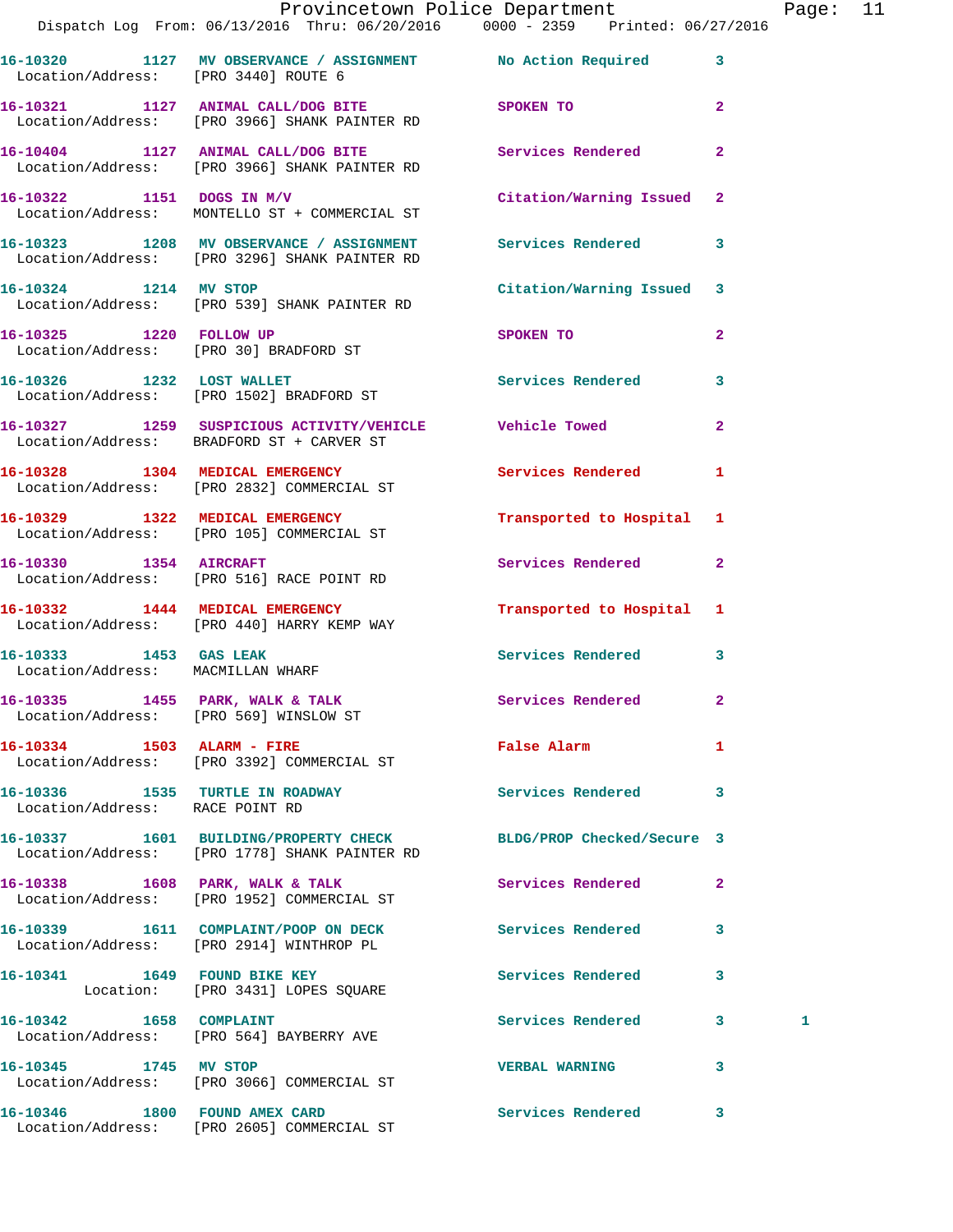|                                                                        | 16-10347 1802 FIRE, STRUCTURE<br>Location/Address: [PRO 2830] WINSTON CT                                    | Extinguished               | 1            |              |
|------------------------------------------------------------------------|-------------------------------------------------------------------------------------------------------------|----------------------------|--------------|--------------|
|                                                                        | 16-10350 1826 MV STOP<br>Location/Address: [PRO 2977] COMMERCIAL ST                                         | <b>Services Rendered</b>   | 3            |              |
|                                                                        | 16-10352 1830 MV ACCIDENT<br>Location/Address: [PRO 526] RYDER ST EXT                                       | <b>Services Rendered</b>   | 1            |              |
|                                                                        | 16-10353 1913 ASSIST CITIZEN<br>Location/Address: [PRO 175] COMMERCIAL ST                                   | <b>Services Rendered</b>   | 3            |              |
|                                                                        | 16-10354 1922 ASSIST AGENCY / MUTUAL AID Services Rendered<br>Location/Address: [PRO 2490] PROVINCELANDS RD |                            | 3            |              |
|                                                                        | 16-10355 1928 SUSPICIOUS ACTIVITY<br>Location/Address: [PRO 3099] SHANK PAINTER RD                          | <b>GONE ON ARRIVAL</b>     | $\mathbf{2}$ |              |
| 16-10356 1934 LOST WALLET                                              | Location/Address: [PRO 542] SHANK PAINTER RD                                                                | Services Rendered          | 3            |              |
|                                                                        | 16-10357 1937 MEDICAL EMERGENCY<br>Location/Address: [PRO 3004] BRADFORD ST                                 | Transported to Hospital 1  |              |              |
|                                                                        | 16-10359 1944 BUILDING/PROPERTY CHECK<br>Location/Address: [PRO 75] CAPTAIN BERTIES WAY                     | BLDG/PROP Checked/Secure 3 |              |              |
|                                                                        | 16-10360 1946 ASSIST AGENCY / MUTUAL AID Services Rendered<br>Location/Address: BRADFORD ST + HOWLAND ST    |                            | $3^{\circ}$  | $\mathbf{1}$ |
|                                                                        | 16-10361 1948 BUILDING/PROPERTY CHECK Services Rendered<br>Location/Address: [PRO 564] BAYBERRY AVE         |                            | 3            |              |
|                                                                        | 16-10363 2016 LOOSE DOG<br>Location/Address: HOWLAND ST + BRADFORD ST                                       | Could Not Locate           | $\mathbf{2}$ |              |
|                                                                        | 16-10364 2021 LOST WALLET<br>Location/Address: [PRO 542] SHANK PAINTER RD                                   | Services Rendered          | 3            |              |
| Location/Address: [PRO 453] KILEY CT                                   | 16-10365 2025 LIQUOR LAW VIOLATION LICENSING/NO ACTION                                                      |                            | $\mathbf{3}$ |              |
|                                                                        | 16-10366 2043 DISTURBANCE<br>Location/Address: [PRO 3443] COMMERCIAL ST                                     | Services Rendered          | 1            |              |
| Location/Address: [PRO 1084] POINT ST                                  | 16-10367 2149 NOISE COMPLAINT/BARKING                                                                       | Services Rendered          | 3            |              |
|                                                                        | 16-10368 2214 COMPLAINT/BIKES<br>Location/Address: [PRO 165] COMMERCIAL ST                                  | <b>GONE ON ARRIVAL</b>     | 3            |              |
| 16-10369 2321 ALARM - GENERAL<br>Location/Address: [PRO 1616] BANGS ST |                                                                                                             | <b>False Alarm</b>         | 1            |              |
|                                                                        | 16-10370 2340 BUILDING/PROPERTY CHECK<br>Location/Address: [PRO 564] BAYBERRY AVE                           | BLDG/PROP Checked/Secure 3 |              |              |
|                                                                        | 16-10371 2354 BUILDING/PROPERTY CHECK<br>Location/Address: [PRO 1638] COMMERCIAL ST                         | BLDG/PROP Checked/Secure 3 |              |              |
| For Date: $06/18/2016$ - Saturday                                      |                                                                                                             |                            |              |              |
|                                                                        |                                                                                                             |                            |              |              |

| 16-10372<br>Location/Address: | 0002 | LOBBY TRAFFIC<br>FPRO 5421 SHANK PAINTER RD                | Services Rendered          | 32 |
|-------------------------------|------|------------------------------------------------------------|----------------------------|----|
| 16-10373<br>Location/Address: | 0029 | <b>BUILDING/PROPERTY CHECK</b><br>[PRO 440] HARRY KEMP WAY | BLDG/PROP Checked/Secure 3 |    |
| 16-10374                      | 0118 | ASSIST AGENCY /<br><b>TRURO PD</b>                         | Services Rendered          |    |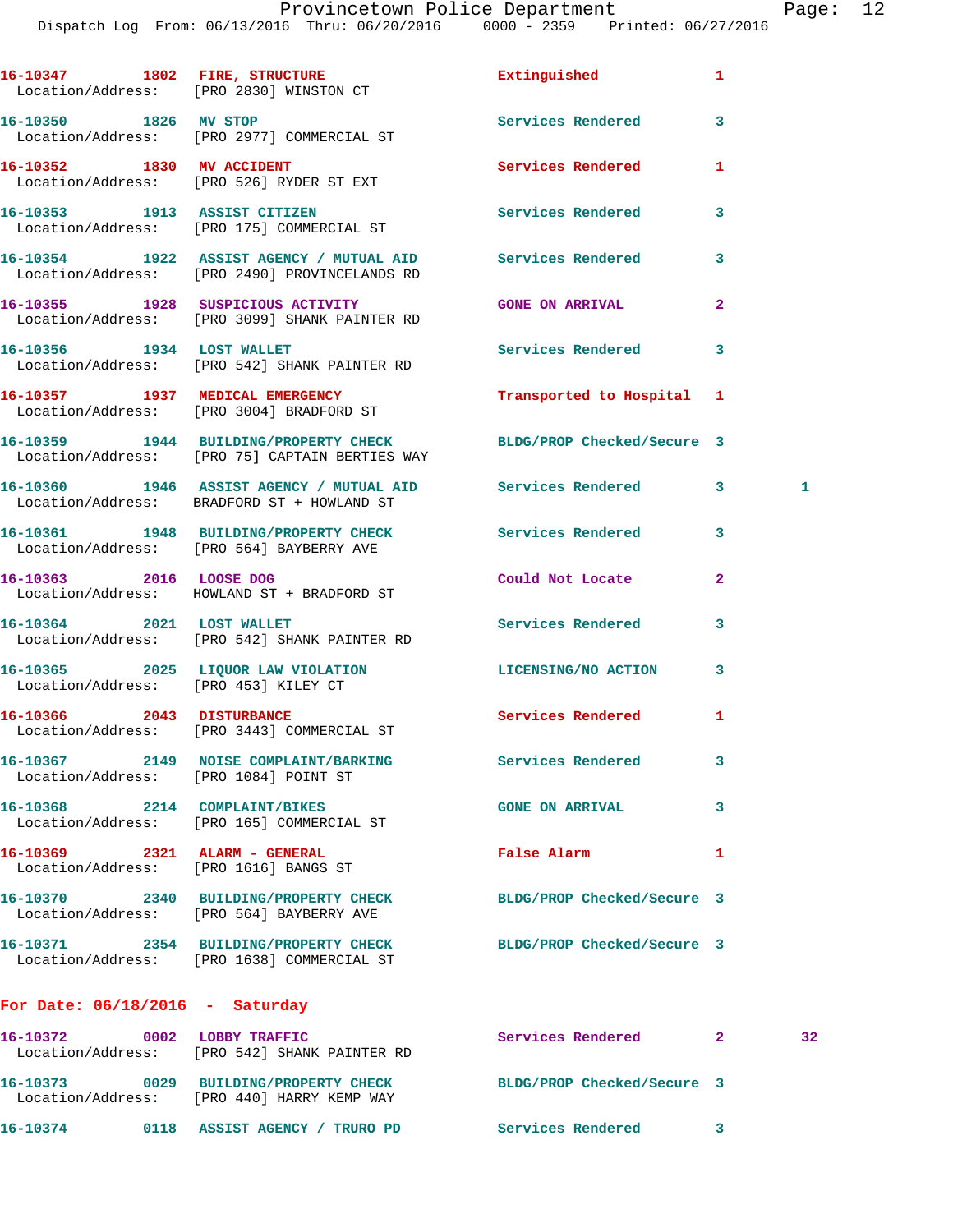|                                        | Provincetown Police Department<br>Dispatch Log From: 06/13/2016 Thru: 06/20/2016 0000 - 2359 Printed: 06/27/2016              |                                        | Page: 13     |
|----------------------------------------|-------------------------------------------------------------------------------------------------------------------------------|----------------------------------------|--------------|
| Location: PIILGRIM LAKE                |                                                                                                                               |                                        |              |
|                                        | 16-10377 0119 MEDICAL EMERGENCY PATIENT REFUSAL 1<br>Location/Address: [PRO 2962] COMMERCIAL ST<br>Refer To $P/C$ : 16-120-AR |                                        |              |
|                                        |                                                                                                                               |                                        |              |
|                                        | 16-10378 0202 MV OBSERVANCE / ASSIGNMENT No Action Required 3<br>Location/Address: BRADFORD ST + HOWLAND ST                   |                                        |              |
| Refer To Arrest: 16-121-AR             | 16-10379 0207 MV STOP<br>Location/Address: [PRO 1886] BRADFORD ST                                                             | Arrest(s) Made                         | $\mathbf{3}$ |
|                                        | 16-10380 0459 MEDICAL EMERGENCY<br>Location/Address: [PRO 3222] ALDEN ST                                                      | Services Rendered 1                    |              |
|                                        | 16-10381 0538 BUILDING/PROPERTY CHECK BLDG/PROP Checked/Secure 3<br>Location/Address: [PRO 2543] MACMILLAN WHARF              |                                        |              |
| Location/Address: COMMERCIAL ST        | 16-10383 0715 MEDICAL EMERGENCY/ALLERGIC PATIENT REFUSAL 1                                                                    |                                        |              |
| 16-10384 0725 WIRES DOWN               | Location/Address: [PRO 99] COMMERCIAL ST                                                                                      | Taken/Referred to Other 2              |              |
|                                        | 16-10385 0738 ANIMAL CALL/PET PANTRY Services Rendered 2<br>Location/Address: [PRO 3296] SHANK PAINTER RD                     |                                        |              |
| Location/Address: ROUTE 6 + SNAIL RD   | 16-10386 0752 MV OBSERVANCE / ASSIGNMENT Services Rendered 3                                                                  |                                        |              |
| Location/Address: COMMERCIAL ST        | 16-10387 0810 MEDICAL EMERGENCY/ALLERGIC Transported to Hospital 1                                                            |                                        |              |
| 16-10388 0830 HAZARDS                  | Location/Address: [PRO 537] SHANK PAINTER RD                                                                                  | Services Rendered 2                    |              |
| Location/Address: [PRO 16] BRADFORD ST | 16-10389 0912 BUILDING/PROPERTY CHECK BLDG/PROP Checked/Secure 3                                                              |                                        |              |
|                                        | 16-10390 0941 ASSIST AGENCY / MUTUAL AID Taken/Referred to Other 3<br>Location/Address: [PRO 3176] COMMERCIAL ST              |                                        |              |
| Location/Address: [PRO 3440] ROUTE 6   | 16-10391 0957 PARK, WALK & TALK 1998 Services Rendered 2                                                                      |                                        |              |
| Location/Address: [PRO 3440] ROUTE 6   | 16-10392 0958 MV OBSERVANCE / ASSIGNMENT Services Rendered 3                                                                  |                                        |              |
|                                        | 16-10393 1004 MV HIT & RUN<br>Location/Address: [PRO 808] COMMERCIAL ST                                                       | No Action Required                     | $\mathbf{2}$ |
| 16-10394 1009 LOST WALLET              | Location/Address: [PRO 542] SHANK PAINTER RD                                                                                  | Services Rendered 3                    |              |
| 16-10395 1015 WIRES DOWN               | Location/Address: [PRO 99] COMMERCIAL ST                                                                                      | Services Rendered                      | $\mathbf{2}$ |
| 16-10396 1057 MV STOP                  | Location/Address: [PRO 2513] ROUTE 6                                                                                          | <b>VERBAL WARNING</b>                  | 3            |
| Location/Address: ROUTE 6              | 16-10397 1107 MV OBSERVANCE / ASSIGNMENT Services Rendered 3                                                                  |                                        |              |
|                                        | 16-10398 1108 SERVICE CALL/QUESTIONS SPOKEN TO<br>Location/Address: [PRO 352] COMMERCIAL ST                                   |                                        | 3            |
|                                        | 16-10399 1127 ANIMAL CALL/PET PANTRY                                                                                          | <b>Services Rendered 22 Services</b> 2 |              |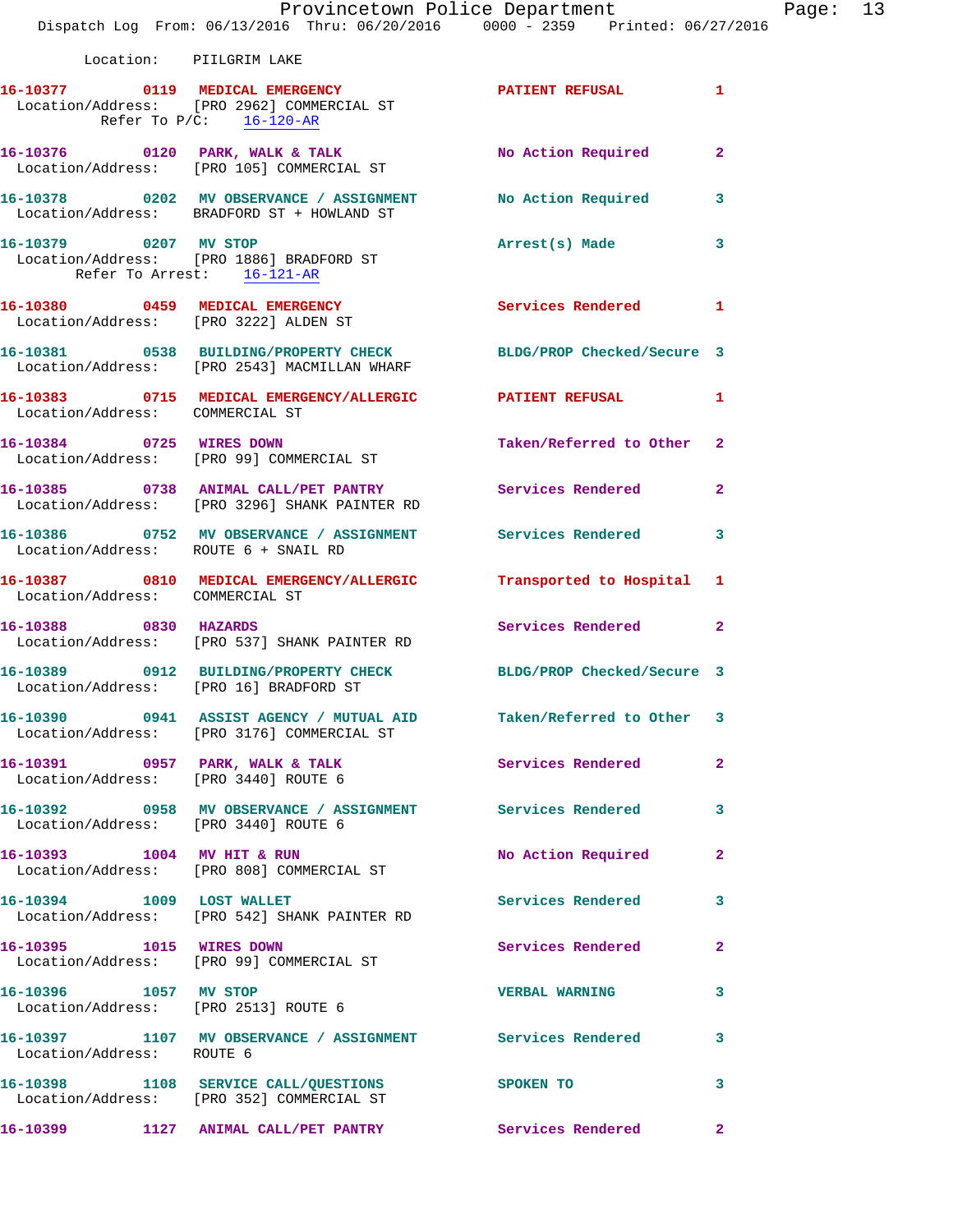|                                                                      | Provincetown Police Department<br>Dispatch Log From: 06/13/2016 Thru: 06/20/2016 0000 - 2359 Printed: 06/27/2016 |                            |              |
|----------------------------------------------------------------------|------------------------------------------------------------------------------------------------------------------|----------------------------|--------------|
|                                                                      | Location/Address: [PRO 537] SHANK PAINTER RD                                                                     |                            |              |
| Location/Address: [PRO 3287] ROUTE 6                                 | 16-10400 1138 BUILDING/PROPERTY CHECK                                                                            | BLDG/PROP Checked/Secure 3 |              |
| Location/Address: [PRO 2513] ROUTE 6                                 | 16-10401 1140 ASSIST AGENCY / MUTUAL AID Services Rendered                                                       |                            | 3            |
| 16-10402 1210 SERVICE CALL                                           | Location/Address: [PRO 352] COMMERCIAL ST                                                                        | <b>SPOKEN TO</b>           | 3            |
|                                                                      | 16-10403 1210 PARK, WALK & TALK<br>Location/Address: [PRO 105] COMMERCIAL ST                                     | Services Rendered          | $\mathbf{2}$ |
| 16-10405 1220 MEDICAL EMERGENCY                                      | Location/Address: [PRO 1916] COURT ST                                                                            | Transported to Hospital    | 1            |
|                                                                      | 16-10406 1237 ANIMAL CALL/RABIES SHOT<br>Location/Address: [PRO 1111] STANDISH AVE                               | SPOKEN TO                  | $\mathbf{2}$ |
| 16-10407 1329 TRAFFIC CONTROL                                        | Location/Address: [PRO 105] COMMERCIAL ST                                                                        | Services Rendered          | 3            |
|                                                                      | 16-10408 1334 PARKING COMPLAINT / GENERAL GONE ON ARRIVAL<br>Location/Address: [PRO 667] COMMERCIAL ST           |                            | 3            |
|                                                                      | 16-10409 1335 BUILDING/PROPERTY CHECK<br>Location/Address: [PRO 564] BAYBERRY AVE                                | BLDG/PROP Checked/Secure 3 |              |
| 16-10410 1336 ANIMAL CALL                                            | Location/Address: [PRO 781] CAPTAIN BERTIES WAY                                                                  | <b>Services Rendered</b>   | $\mathbf{2}$ |
| Location/Address: [PRO 2520] PRINCE ST                               | 16-10411 1522 BUILDING/PROPERTY CHECK BLDG/PROP Checked/Secure 3                                                 |                            |              |
|                                                                      | 16-10412 1527 LOST LICENSE/BANK CARD<br>Location/Address: [PRO 542] SHANK PAINTER RD                             | <b>Services Rendered</b>   | 3            |
|                                                                      | 16-10413 1536 BUILDING/PROPERTY CHECK<br>Location/Address: [PRO 1778] SHANK PAINTER RD                           | BLDG/PROP Checked/Secure 3 |              |
|                                                                      | 16-10414 1550 BUILDING/PROPERTY CHECK Services Rendered<br>Location/Address: [PRO 564] BAYBERRY AVE              |                            | 3            |
| 16-10415    1608    FIRE, OTHER                                      | Location/Address: [PRO 3222] ALDEN ST                                                                            | Extinguished               | 1            |
|                                                                      | 16-10416 1643 BY-LAW VIOLATION<br>Location/Address: [PRO 105] COMMERCIAL ST                                      | Citation/Warning Issued    | $\mathbf{2}$ |
| Location/Address: [PRO 2513] ROUTE 6                                 | 16-10418 1701 MV OBSERVANCE / ASSIGNMENT Services Rendered                                                       |                            | 3            |
| 16-10419 1716 MV STOP                                                | Location/Address: SANDY HILL LN + ROUTE 6                                                                        | <b>VERBAL WARNING</b>      | 3            |
| 16-10421 1732 DOG INCIDENT<br>Location/Address: [PRO 3287] ROUTE 6   |                                                                                                                  | Services Rendered          | 2            |
| 16-10423 1753 MV DISABLED<br>Location/Address: [PRO 602] STANDISH ST |                                                                                                                  | Services Rendered          | 2            |
| Location/Address: [PRO 16] BRADFORD ST                               | 16-10427 1838 BUILDING/PROPERTY CHECK                                                                            | BLDG/PROP Checked/Secure 3 |              |
| 16-10429 1923 BAR CHECK                                              | Location/Address: [PRO 146] COMMERCIAL ST                                                                        | Services Rendered          | $\mathbf{2}$ |
|                                                                      | 16-10430 1949 BUILDING/PROPERTY CHECK<br>Location/Address: [PRO 564] BAYBERRY AVE                                | BLDG/PROP Checked/Secure 3 |              |

Page: 14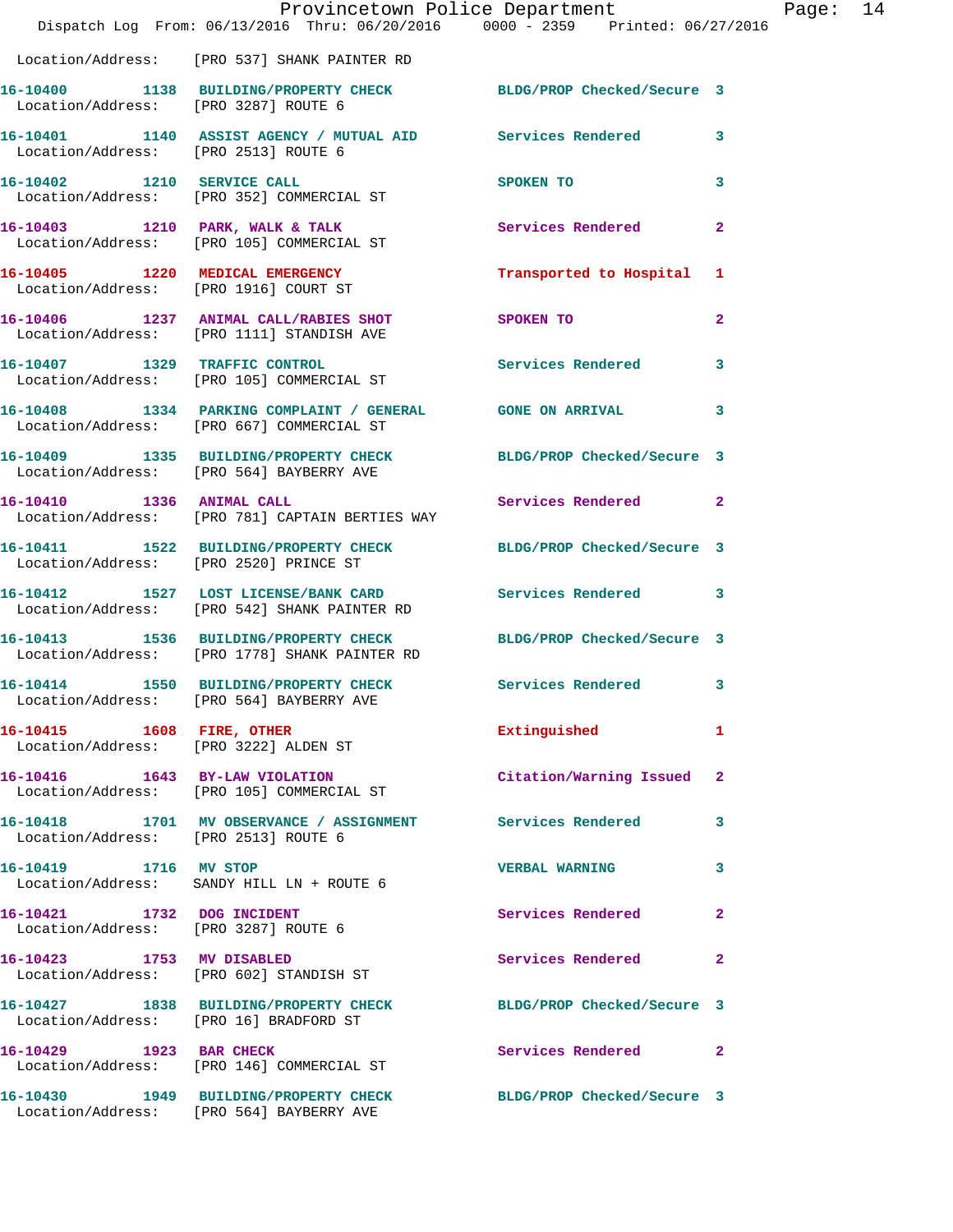|                                 | Provincetown Police Department<br>Dispatch Log From: 06/13/2016 Thru: 06/20/2016 0000 - 2359 Printed: 06/27/2016 |                              |                | Page: 15 |  |
|---------------------------------|------------------------------------------------------------------------------------------------------------------|------------------------------|----------------|----------|--|
|                                 |                                                                                                                  |                              |                |          |  |
|                                 | 16-10431 2048 HARASSMENT<br>Location/Address: [PRO 2261] COMMERCIAL ST                                           | Services Rendered 2          |                |          |  |
|                                 | 16-10432 2056 WELL-BEING CHECK<br>Location/Address: [PRO 716] BRADFORD ST                                        | Services Rendered 3          |                |          |  |
|                                 | 16-10433 2116 BAR CHECK<br>Location/Address: [PRO 146] COMMERCIAL ST                                             | BLDG/PROP Checked/Secure 2   |                |          |  |
|                                 | 16-10434 2120 BUILDING/PROPERTY CHECK BLDG/PROP Checked/Secure 3<br>Location/Address: [PRO 2500] COMMERCIAL ST   |                              |                |          |  |
|                                 | 16-10435 2122 BAR CHECK<br>Location/Address: [PRO 253] COMMERCIAL ST                                             | BLDG/PROP Checked/Secure 2   |                |          |  |
|                                 | 16-10436 2126 BAR CHECK<br>Location/Address: [PRO 3094] COMMERCIAL ST                                            | BLDG/PROP Checked/Secure 2   |                |          |  |
| Location/Address: BRADFORD ST   | 16-10437 2132 VERBAL MISSING DECAL CHERBAL WARNING 3                                                             |                              |                |          |  |
|                                 | 16-10438 2143 MV DISABLED<br>Location/Address: [PRO 2500] COMMERCIAL ST                                          | Services Rendered            | $\overline{2}$ |          |  |
|                                 | 16-10439 2154 BAR CHECK<br>Location/Address: [PRO 2737] COMMERCIAL ST                                            | BLDG/PROP Checked/Secure 2   |                |          |  |
|                                 | 16-10440 2200 BAR CHECK<br>Location/Address: [PRO 80] CARVER ST                                                  | BLDG/PROP Checked/Secure 2   |                |          |  |
|                                 | 16-10441 2231 BAR CHECK<br>Location/Address: [PRO 399] COMMERCIAL ST                                             | BLDG/PROP Checked/Secure 2   |                |          |  |
| Refer To Accident: 16-27-AC     | 16-10442 2251 MV ACCIDENT<br>Location/Address: COMMERCIAL ST + MAYFLOWER AVE                                     | Services Rendered 1          |                | 3        |  |
| 16-10443 2258 MV STOP           | Location/Address: [PRO 80] CARVER ST                                                                             | No Action Required 3         |                |          |  |
|                                 | 16-10444 2343 BOAT/HARBORMASTER<br>Location/Address: [PRO 1989] COMMERCIAL ST                                    | Services Rendered            | $\mathbf{2}$   |          |  |
| For Date: $06/19/2016$ - Sunday |                                                                                                                  |                              |                |          |  |
|                                 | 16-10445 0001 LOBBY TRAFFIC<br>Location/Address: [PRO 542] SHANK PAINTER RD                                      | Services Rendered 2          |                | 33       |  |
| 16-10446 0003 COMPLAINT         | Location/Address: [PRO 399] COMMERCIAL ST                                                                        | Services Rendered 3          |                |          |  |
| 16-10447 0006 BAR CHECK         | Location/Address: [PRO 484] MASONIC PL                                                                           | LICENSING/NO ACTION          | $\mathbf{2}$   |          |  |
| 16-10448 0014 BAR CHECK         | Location/Address: [PRO 3236] COMMERCIAL ST                                                                       | LICENSING/NO ACTION 2        |                |          |  |
|                                 | 16-10449 0014 BAR CHECK<br>Location/Address: [PRO 3276] COMMERCIAL ST                                            | LICENSING/NO ACTION          | $\mathbf{2}$   |          |  |
| 16-10451 0038 COMPLAINT         | Location/Address: [PRO 3279] COMMERCIAL ST                                                                       | Extinguished                 | 3              |          |  |
|                                 | 16-10452 0053 PARK, WALK & TALK<br>Location/Address: [PRO 105] COMMERCIAL ST                                     | No Action Required 2         |                |          |  |
|                                 | 16-10453 0130 ALARM - GENERAL<br>Location/Address: [PRO 968] CUDWORTH ST                                         | False Alarm <b>Example 2</b> | $\mathbf{1}$   |          |  |
|                                 | 16-10454      0159   MV OBSERVANCE / ASSIGNMENT       Services Rendered      3                                   |                              |                |          |  |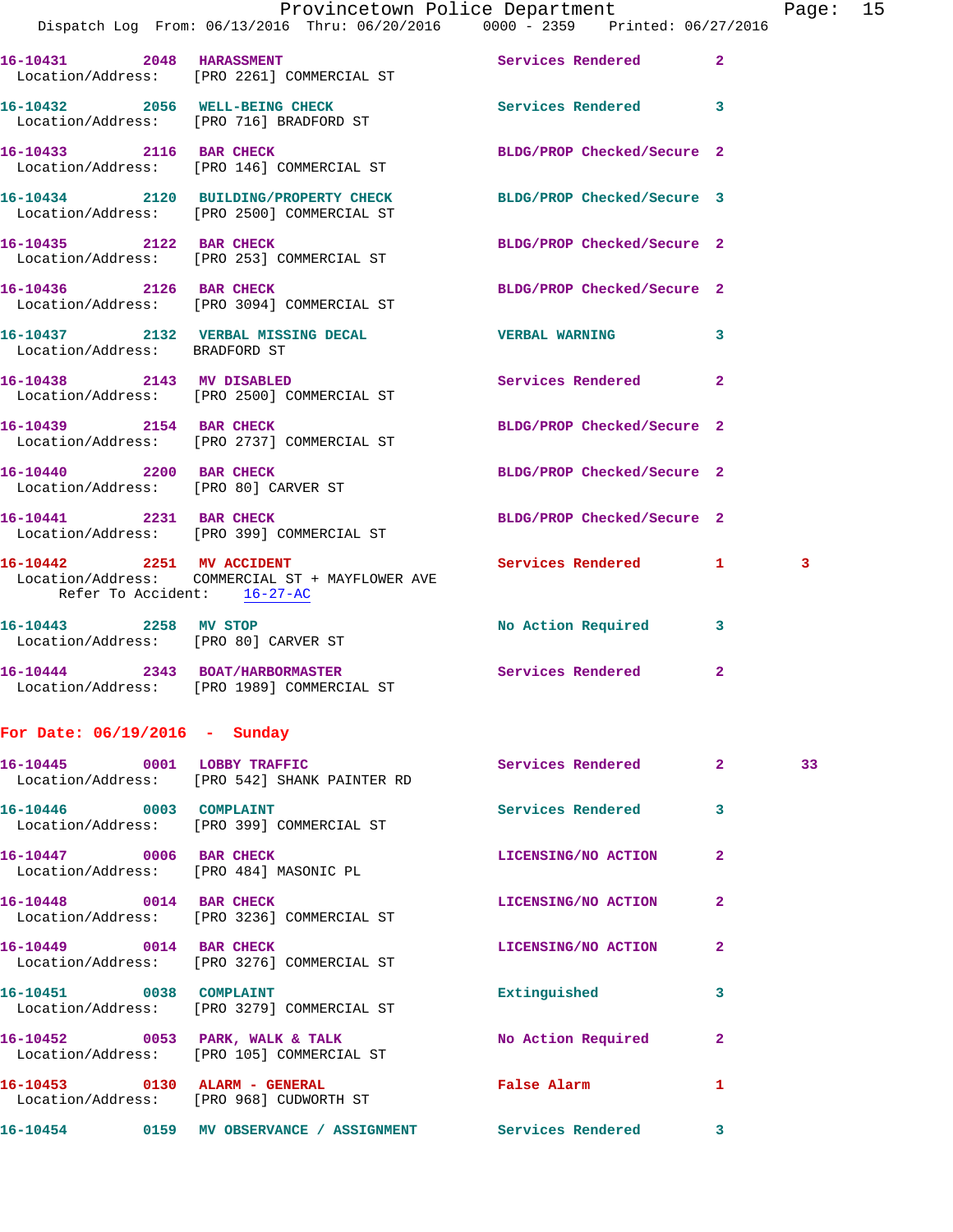|                                                                   | Dispatch Log From: 06/13/2016 Thru: 06/20/2016 0000 - 2359 Printed: 06/27/2016                                  | Provincetown Police Department |                | Page: 16 |  |
|-------------------------------------------------------------------|-----------------------------------------------------------------------------------------------------------------|--------------------------------|----------------|----------|--|
|                                                                   | Location/Address: BRADFORD ST + RYDER ST                                                                        |                                |                |          |  |
| 16-10455 0206 MV STOP                                             | Location/Address: BRADFORD ST + CONWELL ST                                                                      | VERBAL WARNING 3               |                |          |  |
|                                                                   | 16-10456 0208 ASSIST CITIZEN<br>Location/Address: [PRO 3331] COMMERCIAL ST                                      | Services Rendered              | $\mathbf{3}$   |          |  |
| 16-10457 0214 MV STOP                                             | Location/Address: RAILROAD AVE + CONWELL ST                                                                     | VERBAL WARNING 3               |                |          |  |
|                                                                   | 16-10458 0303 BUILDING/PROPERTY CHECK BLDG/PROP Checked/Secure 3<br>Location/Address: [PRO 1638] COMMERCIAL ST  |                                |                |          |  |
|                                                                   | 16-10459 0517 BUILDING/PROPERTY CHECK BLDG/PROP Checked/Secure 3<br>Location/Address: [PRO 447] JEROME SMITH RD |                                |                |          |  |
|                                                                   | 16-10460 0525 BUILDING/PROPERTY CHECK Services Rendered 3<br>Location/Address: [PRO 564] BAYBERRY AVE           |                                |                |          |  |
| Location/Address: ROUTE 6                                         | 16-10461 0539 MV OBSERVANCE / ASSIGNMENT Services Rendered                                                      |                                | 3              |          |  |
|                                                                   | 16-10462 0544 BUILDING/PROPERTY CHECK Services Rendered<br>Location/Address: [PRO 2898] JEROME SMITH RD         |                                | $\mathbf{3}$   |          |  |
| 16-10463 0608 MV COMPLAINT                                        | Location/Address: PROVINCE RD + SHANK PAINTER RD                                                                | Services Rendered              | $\overline{2}$ |          |  |
| Location/Address: COMMERCIAL ST                                   | 16-10464 0710 FIRE, BRUSH                                                                                       | Extinguished                   | 1              |          |  |
|                                                                   | 16-10465 0747 BUILDING/PROPERTY CHECK Services Rendered<br>Location/Address: [PRO 2483] COMMERCIAL ST           |                                | 3              |          |  |
|                                                                   | 16-10467 0813 PARK, WALK & TALK Services Rendered<br>Location/Address: [PRO 2500] COMMERCIAL ST                 |                                | $\mathbf{2}$   |          |  |
| 16-10469 0829 LOST WALLET                                         | Location/Address: [PRO 2490] PROVINCELANDS RD                                                                   | <b>Services Rendered</b>       | 3              |          |  |
|                                                                   | 16-10470 0919 MEDICAL EMERGENCY/TRANSPORT Transported to Hospital 1<br>Location/Address: [PRO 521] ROUTE 6      |                                |                |          |  |
|                                                                   | 16-10471 1100 MEDICAL EMERGENCY<br>Location/Address: [PRO 440] HARRY KEMP WAY                                   | Transported to Hospital 1      |                |          |  |
|                                                                   | 16-10472 1103 MV ACCIDENT<br>Location/Address: [PRO 2520] PRINCE ST                                             | Services Rendered 1            |                |          |  |
|                                                                   | 16-10474 1302 DOG FELL FROM 3RD FLOOR Services Rendered<br>Location/Address: [PRO 1679] BRADFORD ST             |                                | $\mathbf{2}$   |          |  |
|                                                                   | 16-10475 1351 MEDICAL EMERGENCY<br>Location/Address: [PRO 2490] PROVINCELANDS RD                                | <b>PATIENT REFUSAL</b>         | $\mathbf{1}$   |          |  |
|                                                                   | 16-10476 1408 ANIMAL IN BUILDING<br>Location/Address: [PRO 290] COMMERCIAL ST                                   | Services Rendered              | $\mathbf{2}$   |          |  |
|                                                                   | 16-10477 1412 BIRD LOOSE NEEDING HELP Services Rendered 2<br>Location/Address: [PRO 2281] COMMERCIAL ST         |                                |                |          |  |
| 16-10478 1437 HAZARDS<br>Location/Address: WEST VINE ST           |                                                                                                                 | <b>Unfounded</b>               | $\mathbf{2}$   |          |  |
| Location/Address: FRITZ'S WAY                                     | 16-10479 1456 CHEST PAINS/TRANSPORT Transported to Hospital 1                                                   |                                |                |          |  |
| 16-10480 1509 MV DISABLED<br>Location/Address: [PRO 2521] ROUTE 6 |                                                                                                                 | SPOKEN TO                      | $\mathbf{2}$   |          |  |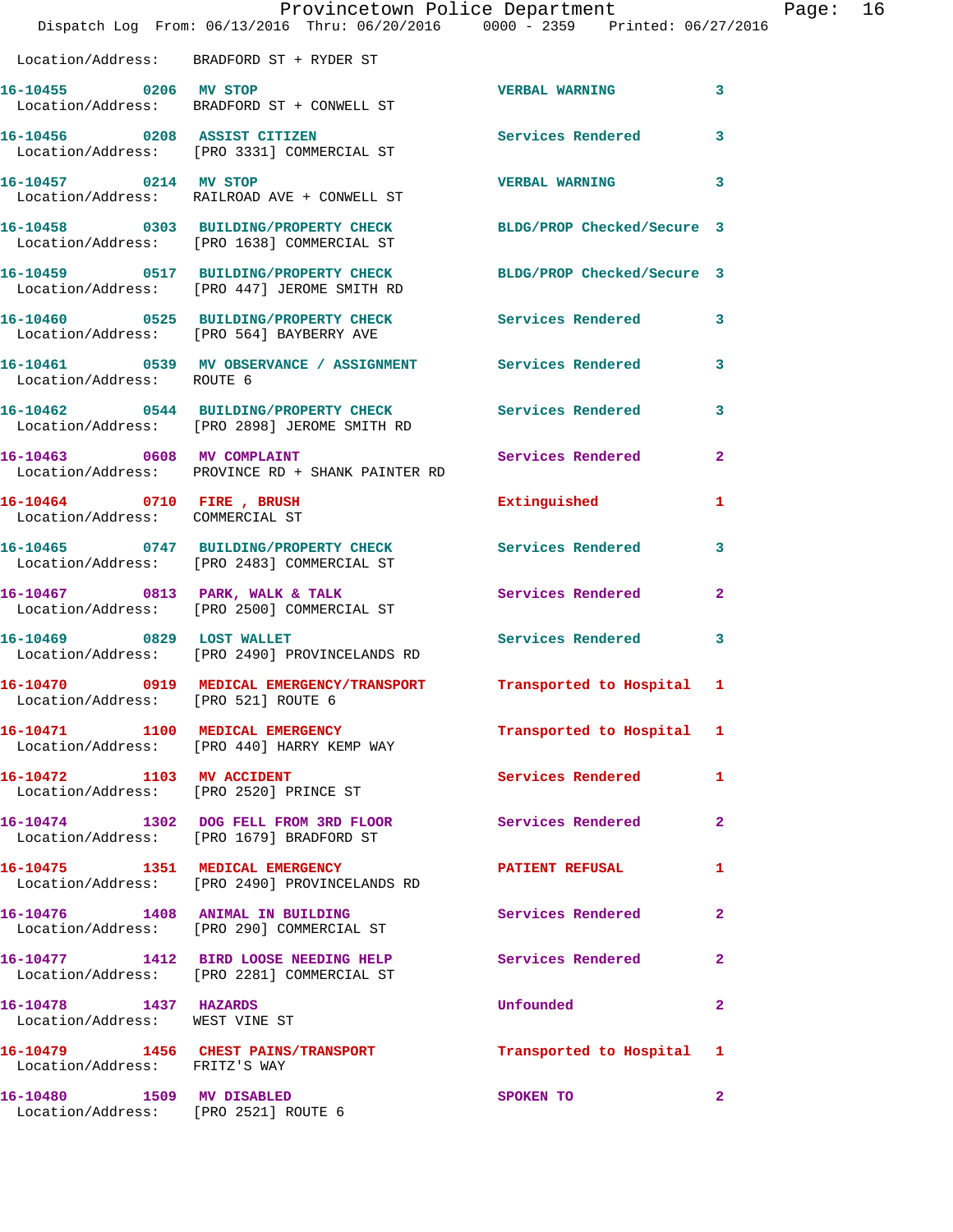|                                                     | Dispatch Log From: 06/13/2016 Thru: 06/20/2016 0000 - 2359 Printed: 06/27/2016                                   | Provincetown Police Department | Page: 17     |
|-----------------------------------------------------|------------------------------------------------------------------------------------------------------------------|--------------------------------|--------------|
|                                                     | 16-10482 1549 DOGS IN MV                                                                                         | Services Rendered 2            |              |
|                                                     | Location/Address: [PRO 526] RYDER ST EXT<br>16-10483 1551 REASSURANCE CHECK NOTICE Services Rendered 3           |                                | 1            |
|                                                     | Location/Address: [PRO 442] HARRY KEMP WAY                                                                       | Services Rendered 3            |              |
|                                                     | 16-10484 1558 FOUND VISA CARD<br>Location/Address: [PRO 269] COMMERCIAL ST<br>16-10485 1600 MV DISABLED          |                                |              |
|                                                     | Location/Address: [PRO 415] CONWELL ST                                                                           | SPOKEN TO                      | $\mathbf{2}$ |
| Location/Address: [PRO 81] CENTER ST                | 16-10486 1611 BIKE ACCIDENT/TRANSPORT                                                                            | Transported to Hospital 2      |              |
|                                                     | 16-10489 1644 BUILDING/PROPERTY CHECK BLDG/PROP Checked/Secure 3<br>Location/Address: [PRO 2977] COMMERCIAL ST   |                                |              |
| Location/Address: [PRO 3440] ROUTE 6                | 16-10491 1655 MV OBSERVANCE / ASSIGNMENT Services Rendered 3                                                     |                                |              |
| 16-10492 1704 MV STOP<br>Location/Address: SNAIL RD |                                                                                                                  | <b>VERBAL WARNING</b>          | 3            |
| Location/Address: RACE POINT RD                     | 16-10493 1706 911 CALL/OPEN LINE SPOKEN TO 1                                                                     |                                |              |
|                                                     | 16-10494 1737 BUILDING/PROPERTY CHECK BLDG/PROP Checked/Secure 3<br>Location/Address: [PRO 3259] MACMILLAN WHARF |                                |              |
|                                                     | 16-10495 1816 DOG ASSIST<br>Location/Address: [PRO 395] COMMERCIAL ST                                            | Services Rendered 2            |              |
|                                                     | 16-10496 1857 TOE BLEED<br>Location/Address: [PRO 3649] CONWELL ST                                               | Services Rendered 1            |              |
|                                                     | 16-10497 1909 BUILDING/PROPERTY CHECK BLDG/PROP Checked/Secure 3<br>Location/Address: [PRO 564] BAYBERRY AVE     |                                |              |
|                                                     | 16-10498 1944 BUILDING/PROPERTY CHECK BLDG/PROP Checked/Secure 3<br>Location/Address: [PRO 440] HARRY KEMP WAY   |                                |              |
|                                                     | 16-10499 1954 VERBAL UBER OPERATIONS<br>Location/Address: [PRO 105] COMMERCIAL ST                                | LICENSING VIOLATION 2          |              |
|                                                     | 16-10500 2005 VERBAL UBER OPERATIONS LICENSING VIOLATION 2<br>Location/Address: [PRO 105] COMMERCIAL ST          |                                |              |
|                                                     | 16-10501 2021 BUILDING/PROPERTY CHECK BLDG/PROP Checked/Secure 3<br>Location/Address: [PRO 3430] COMMERCIAL ST   |                                |              |
|                                                     | 16-10502 2021 911 OPEN LINE<br>Location/Address: [PRO 1256] STANDISH ST                                          | Services Rendered 1            |              |
|                                                     | 16-10503 2028 BUILDING/PROPERTY CHECK BLDG/PROP Checked/Secure 3<br>Location/Address: [PRO 433] RYDER ST EXT     |                                |              |
| Refer To Arrest: 16-124-AR                          | 16-10504 2031 MV STOP/ARREST<br>Location/Address: [PRO 1953] COMMERCIAL ST                                       | Arrest(s) Made                 | 3            |
|                                                     | 16-10505 2034 FOUND MASTER CARD<br>Location/Address: [PRO 105] COMMERCIAL ST                                     | <b>Services Rendered</b>       | 3            |
|                                                     | 16-10507 2123 TRAFFIC CONTROL<br>Location/Address: CARVER ST + COMMERCIAL ST                                     | Services Rendered              | 3            |
|                                                     | 16-10508 2131 BUILDING/PROPERTY CHECK BLDG/PROP Checked/Secure 3<br>Location/Address: [PRO 175] COMMERCIAL ST    |                                |              |
|                                                     | 16-10509 2203 BUILDING/PROPERTY CHECK BLDG/PROP Checked/Secure 3                                                 |                                |              |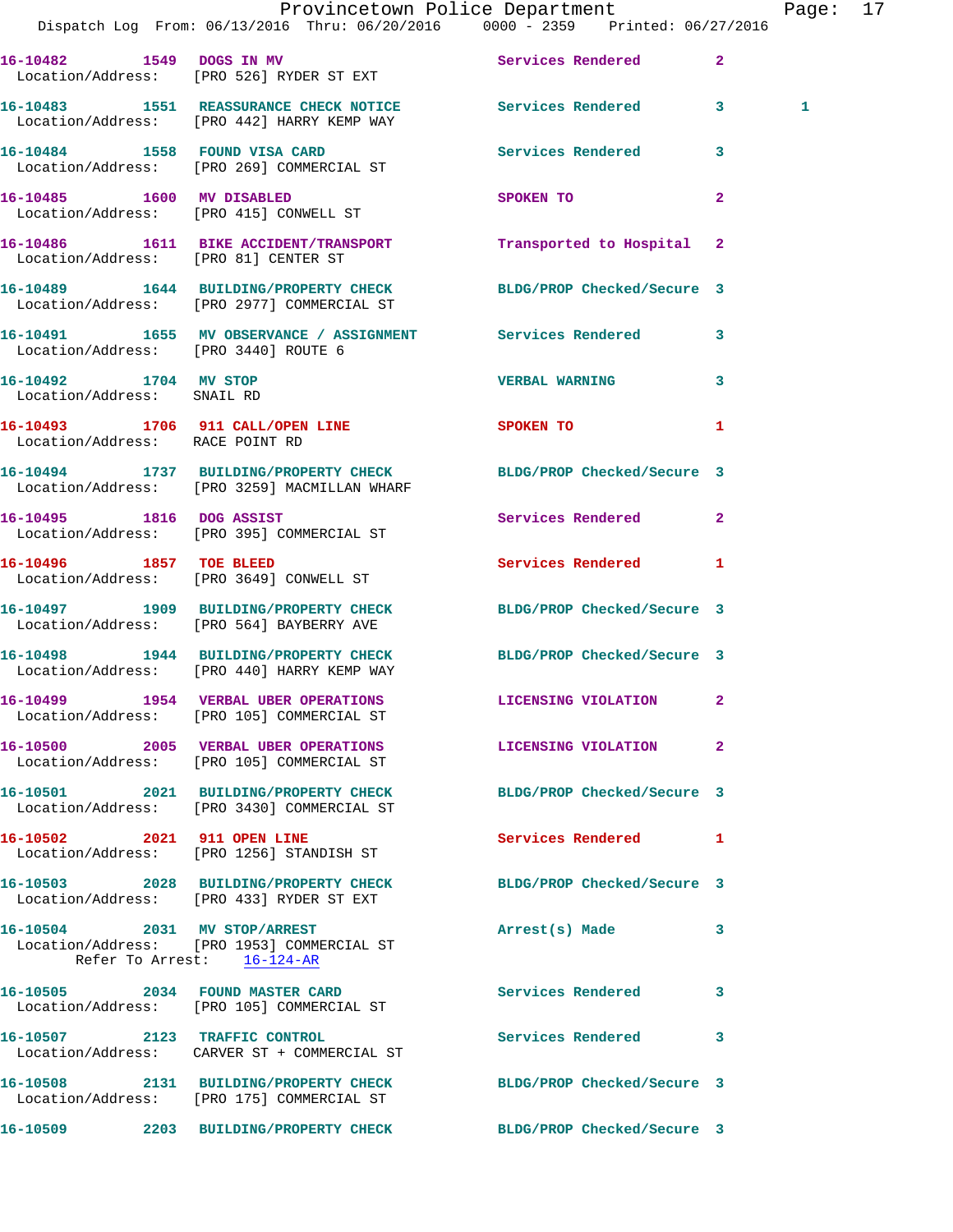|                                      |                                                                                                                  | Provincetown Police Department<br>Dispatch Log From: 06/13/2016 Thru: 06/20/2016 0000 - 2359 Printed: 06/27/2016 | Page: 18 |
|--------------------------------------|------------------------------------------------------------------------------------------------------------------|------------------------------------------------------------------------------------------------------------------|----------|
|                                      | Location/Address: [PRO 182] COMMERCIAL ST                                                                        |                                                                                                                  |          |
|                                      | 16-10510 2250 DISTURBANCE<br>Location/Address: [PRO 221] COMMERCIAL ST                                           | Services Rendered 1                                                                                              |          |
|                                      | 16-10511 2325 MV STOP<br>Location/Address: ROUTE 6 + SNAIL RD                                                    | VERBAL WARNING 3                                                                                                 |          |
|                                      | 16-10512 2334 BUILDING/PROPERTY CHECK BLDG/PROP Checked/Secure 3<br>Location/Address: [PRO 2543] MACMILLAN WHARF |                                                                                                                  |          |
|                                      | 16-10513 2346 MV OBSERVANCE / ASSIGNMENT Services Rendered 3<br>Location/Address: BRADFORD ST + HOWLAND ST       |                                                                                                                  |          |
| For Date: $06/20/2016$ - Monday      |                                                                                                                  |                                                                                                                  |          |
|                                      | 16-10514 0002 MV STOP<br>Location/Address: [PRO 57] BRADFORD ST                                                  | VERBAL WARNING 3                                                                                                 |          |
|                                      | 16-10515 0012 BUILDING/PROPERTY CHECK BLDG/PROP Checked/Secure 3<br>Location/Address: [PRO 2713] COMMERCIAL ST   |                                                                                                                  |          |
|                                      | 16-10516 0019 MV STOP<br>Location/Address: [PRO 57] BRADFORD ST                                                  | Citation/Warning Issued 3                                                                                        |          |
|                                      | 16-10517 0036 BUILDING/PROPERTY CHECK BLDG/PROP Checked/Secure 3<br>Location/Address: [PRO 1638] COMMERCIAL ST   |                                                                                                                  |          |
|                                      | 16-10518 0116 LOBBY TRAFFIC<br>Location/Address: [PRO 542] SHANK PAINTER RD                                      | Services Rendered 2                                                                                              | 32       |
| 16-10519 0140 MV STOP                | Location/Address: [PRO 539] SHANK PAINTER RD                                                                     | Citation/Warning Issued 3                                                                                        |          |
| 16-10520 0158 MV STOP                | Location/Address: ROUTE 6 + CONWELL ST                                                                           | VERBAL WARNING 3                                                                                                 |          |
|                                      | 16-10521 0522 BUILDING/PROPERTY CHECK BLDG/PROP Checked/Secure 3<br>Location/Address: [PRO 447] JEROME SMITH RD  |                                                                                                                  |          |
| Location/Address: [PRO 2513] ROUTE 6 | 16-10522 0527 MV OBSERVANCE / ASSIGNMENT Services Rendered 3                                                     |                                                                                                                  |          |
|                                      | 16-10523 0605 BUILDING/PROPERTY CHECK Services Rendered<br>Location/Address: [PRO 564] BAYBERRY AVE              | 3                                                                                                                |          |
|                                      | 16-10524 0759 COURT TRANSPORT<br>Location/Address: [ORL] ROCK HARBOR RD<br>Refer To Arrest: 16-124-AR            | Services Rendered<br>3                                                                                           |          |
| 16-10525 0815 SCHOOL                 | Location/Address: [PRO 569] WINSLOW ST                                                                           | Services Rendered<br>3                                                                                           |          |
|                                      | 16-10526 0846 MEDICAL EMERGENCY<br>Location/Address: [PRO 329] COMMERCIAL ST                                     | Transported to Hospital 1                                                                                        |          |
| 16-10527 0855 WIRES DOWN             | Location/Address: [PRO 1909] COMMERCIAL ST                                                                       | Taken/Referred to Other 2                                                                                        |          |
|                                      | 16-10528 0912 LOST MOTOROLA PHONE 3ervices Rendered<br>Location/Address: [PRO 542] SHANK PAINTER RD              | 3                                                                                                                |          |
|                                      | 16-10529 0919 MEDICAL EMERGENCY<br>Location/Address: [PRO 442] HARRY KEMP WAY                                    | <b>Services Rendered</b><br>1                                                                                    |          |
|                                      | 16-10530 0921 MEDICAL EMERGENCY<br>Location/Address: [PRO 1892] SHANK PAINTER RD                                 | <b>Services Rendered</b><br>$\mathbf{1}$                                                                         |          |
| 16-10531 0924 LARCENY                | Location/Address: [PRO 442] HARRY KEMP WAY                                                                       | Services Rendered<br>$\mathbf{2}$                                                                                |          |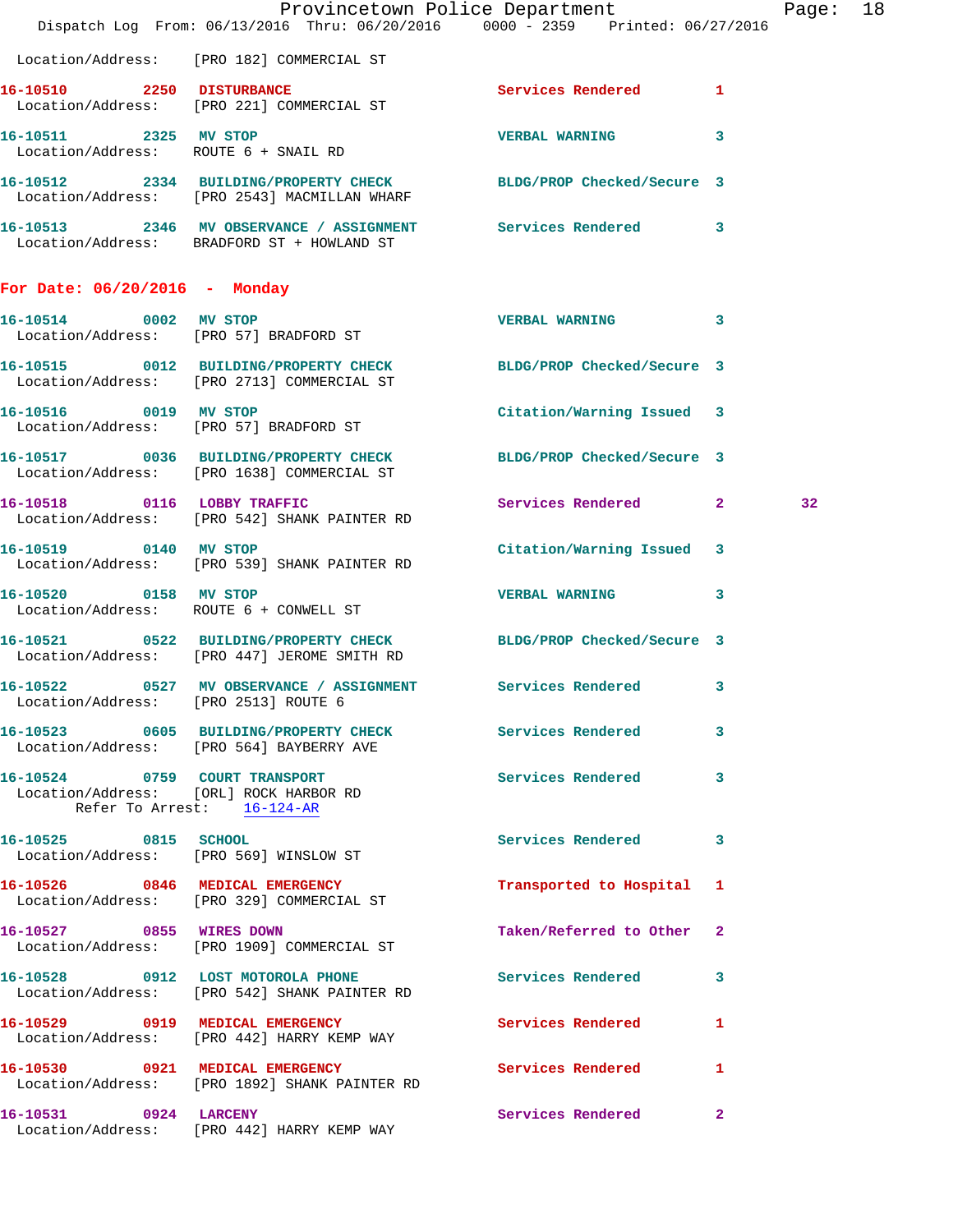| 16-10532 1000 FOLLOW UP<br>Location/Address: COMMERCIAL ST |                                                                                                 | Services Rendered          | $\overline{2}$    |
|------------------------------------------------------------|-------------------------------------------------------------------------------------------------|----------------------------|-------------------|
|                                                            | 16-10533 1027 MEDICAL/ THREATS HARM<br>Location/Address: [PRO 2474] BRADFORD ST                 | Transported to Hospital 1  |                   |
|                                                            | 16-10534 1049 LOST KEYS/LOCATED<br>Location/Address: [PRO 542] SHANK PAINTER RD                 | Services Rendered          | 3<br>$\mathbf{1}$ |
|                                                            | 16-10535 1054 BUILDING/PROPERTY CHECK<br>Location/Address: [PRO 2977] COMMERCIAL ST             | Services Rendered          | 3                 |
| Refer To Accident: 16-28-AC                                | 16-10536 1057 MEDICAL EMERGENCY<br>Location/Address: [PRO 210] COMMERCIAL ST                    | Investigated               | 1                 |
|                                                            | 16-10537 1112 FOUND KEYS<br>Location/Address: [PRO 542] SHANK PAINTER RD                        | Services Rendered          | 3                 |
|                                                            | 16-10538 1115 MEDICAL EMERGENCY<br>Location/Address: [PRO 517] RACE POINT RD                    | <b>PATIENT REFUSAL</b>     | 1                 |
| Refer To Accident: 16-28-AC                                | 16-10539 1155 FOLLOW UP<br>Location/Address: [PRO 440] HARRY KEMP WAY                           | FOLLOW UP                  | $\overline{2}$    |
| 16-10540 1204 FOLLOW UP                                    | Location/Address: [PRO 1196] BRADFORD ACRES RD                                                  | Services Rendered          | $\mathbf{2}$      |
|                                                            | 16-10541 1222 LOST DEBIT CARDS<br>Location/Address: [PRO 542] SHANK PAINTER RD                  | Services Rendered          | 3                 |
|                                                            | 16-10542 1241 MV ACCIDENT/MINOR<br>Location/Address: [PRO 3296] SHANK PAINTER RD                | FOLLOW UP                  | 1                 |
| $16-10543$ 1307 D.O.T.                                     | Location/Address: [PRO 440] HARRY KEMP WAY                                                      | Transported to Hospital 1  |                   |
|                                                            | 16-10544 1418 FOLLOW UP<br>Location/Address: [PRO 3296] SHANK PAINTER RD                        | Services Rendered          | $\mathbf{2}$      |
| Location/Address: [PRO 2519] ROUTE 6                       | 16-10545 1549 MV OBSERVANCE / ASSIGNMENT No Action Required                                     |                            | 3                 |
|                                                            | 16-10547 1638 FOUND CHASE DEBIT CARD<br>Location/Address: [PRO 2520] PRINCE ST                  | <b>Services Rendered</b>   | 3                 |
| 16-10548 1723 COMPLAINT                                    | Location/Address: [PRO 173] COMMERCIAL ST                                                       | Services Rendered          | 3                 |
|                                                            | 16-10549 1930 FOUND VISA CARD<br>Location: [PRO 3431] LOPES SQUARE                              | <b>Services Rendered</b>   | 3                 |
| 16-10550 1938 STOLEN MV                                    | Location/Address: [PRO 221] COMMERCIAL ST<br>Refer To Arrest: 16-128-AR                         | Arrest(s) Made             | $\overline{2}$    |
|                                                            | 16-10551 2001 TRUCK OPERATIONS COMPLAINT Services Rendered<br>Location: [PRO 3431] LOPES SQUARE |                            | $\mathbf{2}$      |
| 16-10552 2019 VERBAL SPEED                                 | Location/Address: [PRO 2898] JEROME SMITH RD                                                    | <b>VERBAL WARNING</b>      | 3                 |
|                                                            | 16-10553 2023 SUSPICIOUS ACTIVITY<br>Location/Address: [PRO 3195] COMMERCIAL ST                 | Services Rendered          | $\overline{2}$    |
|                                                            | 16-10555 2210 BUILDING/PROPERTY CHECK<br>Location/Address: [PRO 519] RACE POINT RD              | BLDG/PROP Checked/Secure 3 |                   |
|                                                            | 16-10556 2225 BUILDING/PROPERTY CHECK BLDG/PROP Checked/Secure 3                                |                            |                   |